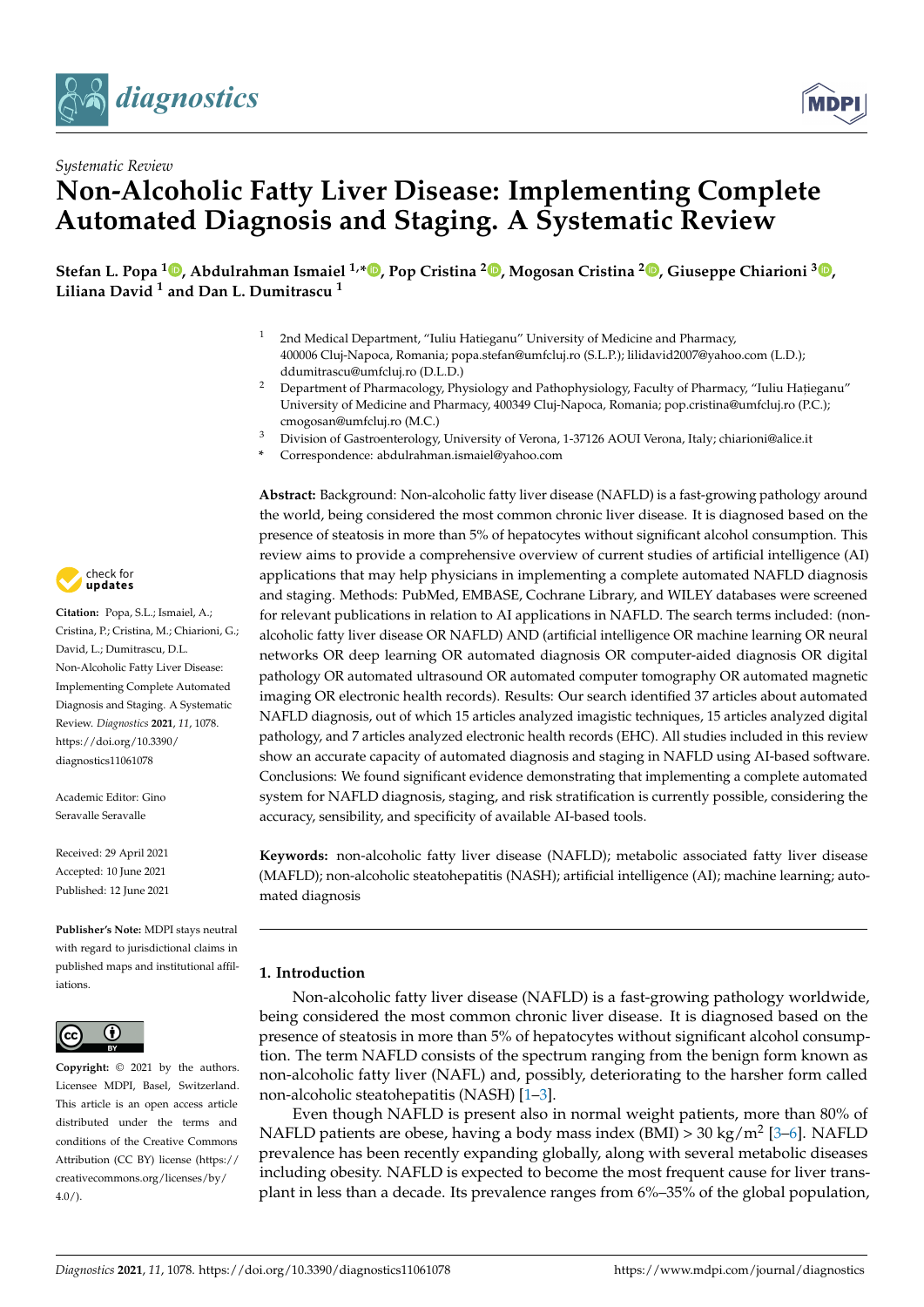and approximately 30% of the United States are diagnosed with NAFLD (90 million persons) [\[3](#page-20-0)[–6\]](#page-20-1).

Diagnosing NAFLD is laborious because the currently feasible serological and imagistic methods are not able to make a distinction between steatosis and NASH [\[3](#page-20-0)[–6\]](#page-20-1). Liver biopsy is a technique capable of a precise diagnosis. Unfortunately, it is rarely recommended in clinical practice because of the increased risk of severe bleeding and lifethreatening complications [\[3](#page-20-0)[–6\]](#page-20-1). An alternative to liver biopsy are the recently developed imagistic methods, with a high diagnosis accuracy: magnetic resonance imaging (MRI) with proton density fat fraction (PDFF) and proton magnetic resonance spectroscopy (1 H-MRS) [\[2–](#page-19-1)[4\]](#page-20-2).

The main domains in healthcare in which artificial intelligence (AI) applications are being used include diagnostic imaging, laboratory data, electrodiagnosis, electronic health records, and records from wearable devices. For this reason, our systematic review aims to provide a comprehensive overview of important studies of AI applications, which might help physicians in the management of NAFLD. Furthermore, we compared human expert NAFLD diagnosis accuracy, specificity, and sensitivity with automatic diagnosis systems, in case of the available selected studies provided this particular information.

## **2. Materials and Methods**

PubMed, EMBASE, Cochrane Library, and WILEY databases were filtered for relevant publications regarding AI applications in NAFLD. The search terms included: (nonalcoholic fatty liver disease OR NAFLD OR NAFL) AND (artificial intelligence OR machine learning OR neural networks OR deep learning OR automated diagnosis OR computeraided diagnosis OR digital pathology OR automated ultrasound OR automated computer tomography OR automated magnetic imaging OR electronic health records). Exclusion criteria were: case reports, abstracts, letters to the editor, conference presentations, pediatric studies, studies written in languages other than English, and editorials (Figure [1\)](#page-1-0).

<span id="page-1-0"></span>

**Figure 1.** Flow diagram for study selection.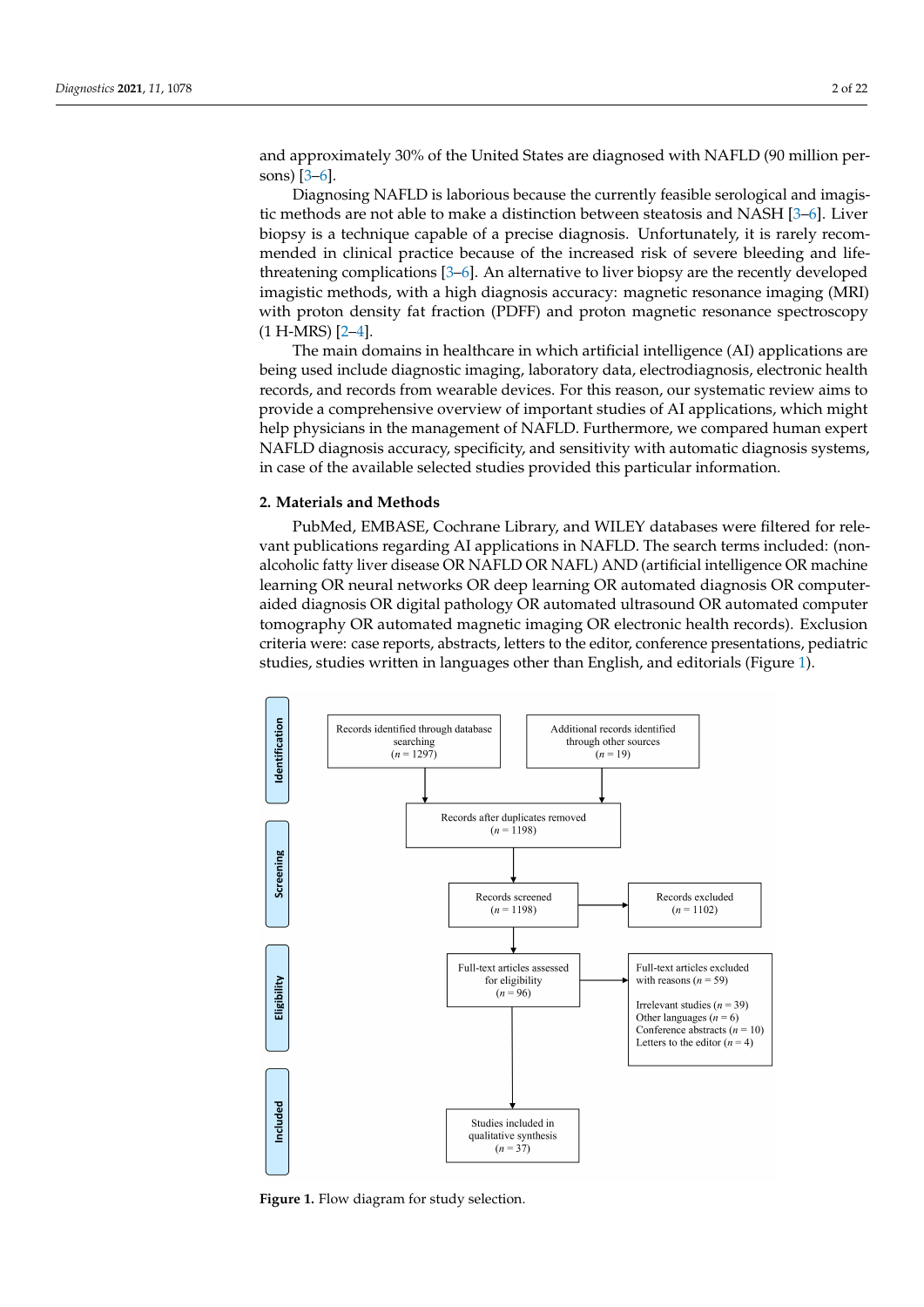Two independent authors (S.L.P and A.I.) reviewed for eligibility titles, abstracts, and full text of eligible articles. Data extraction was also conducted independently by both reviewers. Extracted data on the "authors" names, year of publication, country or study population, sample size, study design, gender ratio, number and percentage of NAFLD patients, the method used to diagnose NAFLD, and artificial intelligence-based method were reported into three separate tables. Figure [1](#page-1-0) shows the search strategy using the PRISMA flow diagram.

#### **3. Results**

The initial search retrieved a total of 1297 studies. We screened a total of 96 studies, and we excluded 59 articles as follows: irrelevant original studies to this review topic  $(n = 46)$ , other languages  $(n = 6)$ , conference abstracts  $(n = 4)$ , and letters to the editor (*n* = 3). Finally, 37 articles fulfilled our inclusion and exclusion criteria and were included in the systematic review as demonstrated in Figure [1.](#page-1-0) This section may be divided by subheadings. It should provide a concise and precise description of the experimental results, their interpretation, as well as the experimental conclusions that can be drawn.

### *3.1. Artificial Intelligence Based Imaging for NAFLD Diagnosis*

The complex process of developing machine-learning software for automated radiological diagnosis entails image reconstruction, segmentation, detection, data mining, and quantification and, finally the clinical interpretation of raw digital information about on shape, texture, volume, diffusion, and other parameters [\[7–](#page-20-3)[11\]](#page-20-4). The main factors which are accelerating the transition from traditional radiology to AI-based radiology worldwide include reduced diagnosis errors, instant diagnosis with no delays, a higher accuracy compared to human radiologists, and, probably the most important factor, a considerably lower cost [\[7](#page-20-3)[–13\]](#page-20-5).

We found 15 articles analyzing automated diagnosis using imaging techniques in NAFLD (Tables [1](#page-5-0) and [2\)](#page-6-0). In order to compare 3 automated diagnosis techniques using ultrasound image, Cao et al. included in their study 240 subjects organized into 4 groups: healthy controls, mild NAFLD, moderate NAFLD, and severe NAFLD [\[14\]](#page-20-6). The ultrasound images were evaluated using several methods including envelope signal, grayscale signal, and deep-learning index. The following parameters were compared between the 4 groups: draw receiver operating characteristic (ROC) curves and the area under the curve (AUC) [\[15\]](#page-20-7). The study reported that all the methods used in the study were associated with a significant ability for an automated diagnosis in NAFLD (AUC > 0.7) and that deep-learning index exhibited the best diagnostic capability to differentiate between moderate and severe NAFLD ( $AUC = 0.958$ ) and demonstrated best sensitivity as well as specificity for NAFLD staging [\[15\]](#page-20-7). The authors concluded that deep learning software is able to recognize and stage NAFLD using two-dimensional hepatic ultrasound images, demonstrating the feasibility of a complete automated imagistic diagnosis [\[15\]](#page-20-7).

Because the imagistic differential diagnosis between fatty liver disease and cirrhosis using ultrasound may be troublesome, Acharya et al. analyzed the possibility of automated software-based on curvelet transform method to discriminate between the normal liver, fatty liver disease, and cirrhosis [\[16\]](#page-20-8). The study protocol included the following features to be extracted from curvelet transform coefficients: higher-order spectra (HOS) bispectrum, HOS phase, fuzzy, Kapoor, max, Renyi, Shannon, Vajda, and Yager entropies [\[16\]](#page-20-8). Results demonstrated that the automated system could diagnose normal liver and fatty liver disease, in addition to cirrhosis through the utilization of a probabilistic neural network classifier, reporting an accuracy, sensitivity, and specificity of 97.33%, 96%, and 100%, respectively [\[16\]](#page-20-8). Those successful results were obtained using only six parameters by the automated diagnosis neural network [\[16\]](#page-20-8). The study clearly demonstrates that a precise diagnosis for chronic liver disorders is actually available for current clinical practice and also for experimental studies.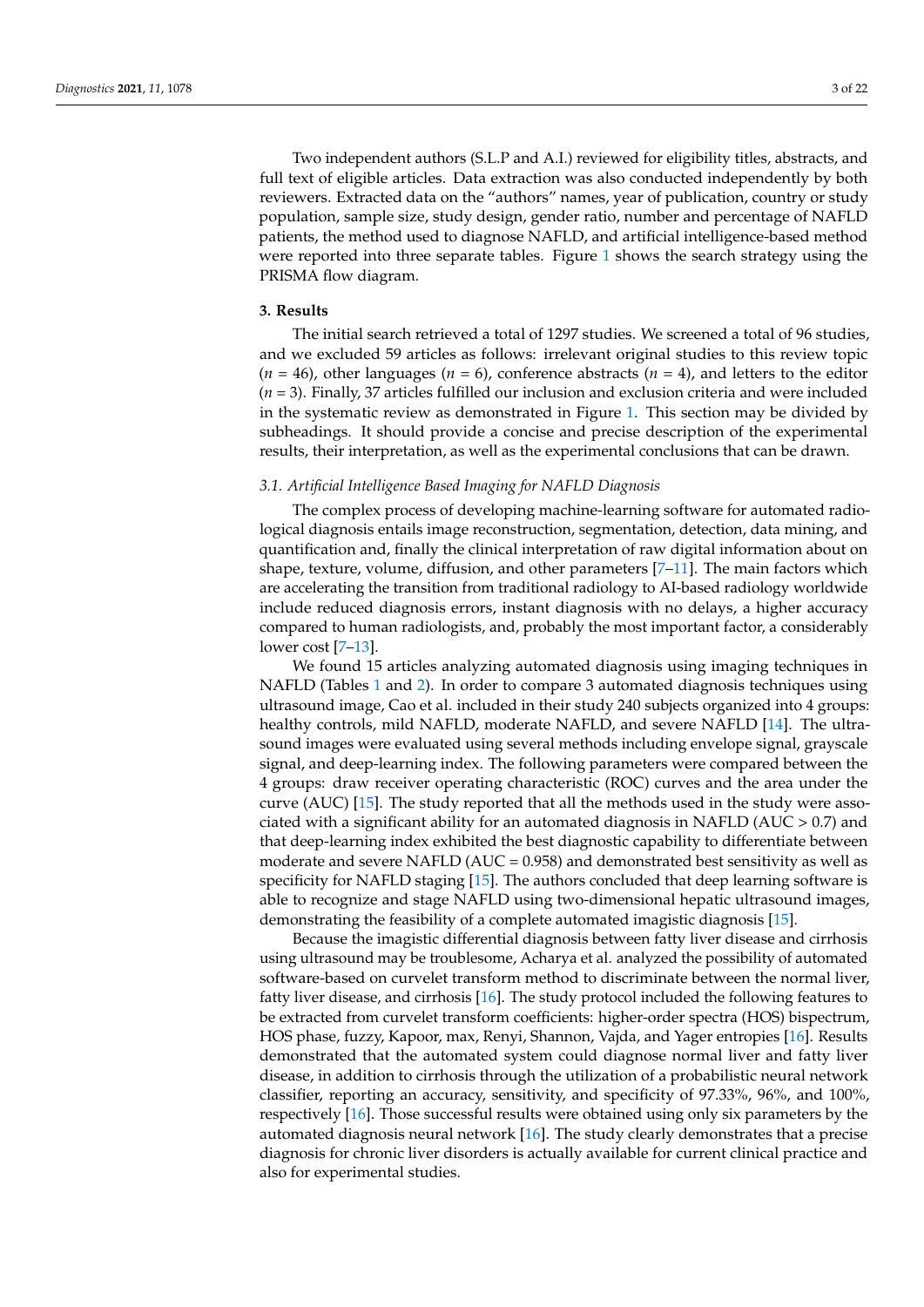| <b>First Author</b>                  | Publication<br>Year | Country  | Study<br>Design                  | <b>Total</b><br>Patients | Mean Age<br>(Years) (Mean $\pm$ Sd)<br>/(Range) | Diagnosis                                                                                    | Sex $\frac{6}{6}$<br>Male) | <b>Main Findings</b>                                                                                                                                                                                                                                                                                                                                                                                                                                                                                                                                                     |
|--------------------------------------|---------------------|----------|----------------------------------|--------------------------|-------------------------------------------------|----------------------------------------------------------------------------------------------|----------------------------|--------------------------------------------------------------------------------------------------------------------------------------------------------------------------------------------------------------------------------------------------------------------------------------------------------------------------------------------------------------------------------------------------------------------------------------------------------------------------------------------------------------------------------------------------------------------------|
| Cao et al.<br>$[15]$                 | 2019                | China    | Cohort<br>study                  | 240                      |                                                 | Nonalcoholic fatty<br>liver disease (NAFLD)                                                  | 54.58%<br>male             | For the diagnosis of NAFLD, envelope signal and<br>grayscale values are very important. Deep learning<br>presented the best results in assessing the severity<br>of NAFLD.                                                                                                                                                                                                                                                                                                                                                                                               |
| Acharya et al.<br>$\lceil 16 \rceil$ | 2016                | Malaysia | Retrospective<br>cohort<br>study | 150                      | 22-79 years                                     | Fatty liver disease                                                                          | $50\%$                     | A new technique which uses a probabilistic neural<br>network (PNN)<br>classifier, that can automatically identify NAFLD with<br>an accuracy of 97.33%, specificity of 100.00%, and<br>sensitivity of 96.00%.                                                                                                                                                                                                                                                                                                                                                             |
| Biswas et al.<br>$[17]$              | 2017                | Portugal | Cohort<br>study                  | 63                       |                                                 | Normal $(n = 27)$<br>Fatty liver disease<br>$(n = 36)$                                       |                            | Deep Learning-based Symtosis™ system is reliable and<br>stable in comparison with support vector machine<br>(SVM) and extreme learning machine (ELM) for the<br>ultrasound categorization of hepatic tissue and risk<br>stratification of normal and abnormal hepatic images<br>containing hyper- and hypoechoic areas.                                                                                                                                                                                                                                                  |
| Ribeiro et al.<br>$[18]$             | 2014                | Portugal | Cohort<br>study                  | 74                       |                                                 | Normal ( $n = 38$ )<br>Hepatic steatosis<br>$(n = 36)$                                       |                            | A new computer-aided diagnosis (CAD) system<br>reported values of 93.33% for accuracy, 94.59% for<br>sensitivity, and 92.11% for specificity, utilizing the Bayes<br>classifier for steatosis detection and classification.                                                                                                                                                                                                                                                                                                                                              |
| Kuppili et al.<br>$[19]$             | 2017                | Portugal | Cohort<br>study                  | 63                       |                                                 | Normal $(n = 27)$<br>Fatty liver disease<br>$(n = 36)$                                       |                            | A tissue characterization system based on a class of<br>Symtosis for risk stratification of ultrasonographic<br>hepatic images demonstrates superior performance<br>compared to SVM.                                                                                                                                                                                                                                                                                                                                                                                     |
| Nagy et al.<br>[20]                  | 2015                | Romania  | Cohort<br>study                  | 228                      | $44 \pm 11.38$                                  | Mild hepatic steatosis<br>$(71.92\%)$<br>Moderate-severe<br>hepatic steatosis<br>$(28.08\%)$ | 51.32%<br>male             | The development of an image analysis software that<br>depicts three local intensity parameters: the coefficient<br>of variation of luminance (CVL), the median luminance<br>(ml), and the hepato-splenic attenuation index (HSAI)<br>from regions of interest (ROI) in the ultrasound image<br>and analyses their depth variation. The proposed<br>computer analysis method was found to be of use for<br>initial non-invasive assessment and grading of hepatic<br>steatosis, with the added advantage of reduced<br>complexity and accessibility for the computations. |

**Table 1.** Studies assessing artificial intelligence-based imaging.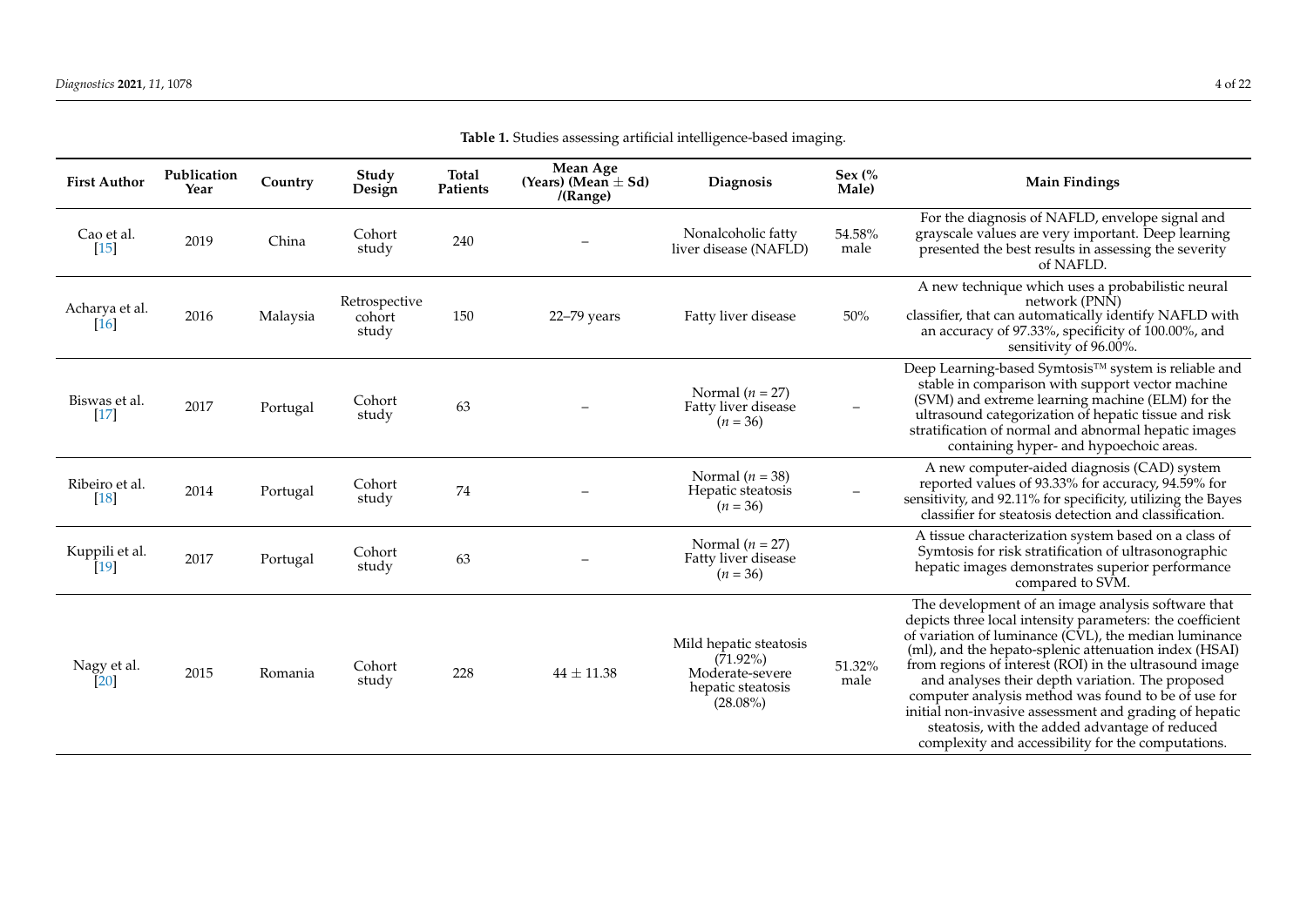| <b>First Author</b>       | Publication<br>Year | Country    | Study<br>Design                                | Total<br>Patients | Mean Age<br>(Years) (Mean $\pm$ Sd)<br>/(Range)                                        | <b>Diagnosis</b>                                                                                                                           | Sex (%<br>Male)                                                                               | <b>Main Findings</b>                                                                                                                                                                                                                                                                                                                                                                                                                                                                                                                                                                                                                                                                                                                                                     |
|---------------------------|---------------------|------------|------------------------------------------------|-------------------|----------------------------------------------------------------------------------------|--------------------------------------------------------------------------------------------------------------------------------------------|-----------------------------------------------------------------------------------------------|--------------------------------------------------------------------------------------------------------------------------------------------------------------------------------------------------------------------------------------------------------------------------------------------------------------------------------------------------------------------------------------------------------------------------------------------------------------------------------------------------------------------------------------------------------------------------------------------------------------------------------------------------------------------------------------------------------------------------------------------------------------------------|
| Subramanya<br>et al. [21] | 2014                | India      | Cohort<br>study                                | 53                |                                                                                        | Normal liver subjects<br>$(n = 12)$<br>Fatty liver disease<br>$(n = 41)$<br>mild $(n = 14)$<br>moderate<br>$(n = 14)$<br>severe $(n = 13)$ |                                                                                               | A computer-aided diagnosis (CAD) system for<br>assessing hepatic steatosis grading, mainly mild,<br>moderate, and severe fatty liver, as well as normal liver<br>tissue was developed according to the visual<br>interpretations of radiologists, that selected region of<br>interests (ROIs) from within the liver and from the<br>diaphragm region, in each image. The features of<br>selected ROIs pertaining texture were three-way<br>combined in order to obtain ratio features, inverse ratio<br>features, and additive features. A DEFS (differential<br>evolution feature selection) algorithm and<br>a SVM have been used. The computer-aided diagnosis<br>system had the potential of being of use to the<br>radiologists in order to asses steatosis grades. |
| Mihailescu<br>et al. [14] | 2013                | Romania    | Cohort<br>study                                | 120               |                                                                                        | Normal liver subjects<br>$(n = 10)$<br>Fatty liver disease<br>$(n = 110)$<br>mild $(n = 70)$<br>moderate<br>$(n = 33)$<br>severe $(n = 7)$ |                                                                                               | Random forests (RF) was superior to support vector<br>machine (SVM) classifiers and proved the capability of<br>this classifier to perform well without feature selection.<br>On the other hand, the performance of the SVM<br>classifier was low without feature selection, which<br>improved greatly after feature selection.                                                                                                                                                                                                                                                                                                                                                                                                                                          |
| Han et al.<br>[22]        | 2020                | <b>USA</b> | Single-<br>center<br>prospec-<br>tive<br>study | 204               | <b>NAFLD</b><br>$(52 \text{ years} \pm 14)$<br>Controls<br>$(46 \text{ years} \pm 21)$ | Non-alcoholic Fatty<br>liver disease ( $n = 140$ )<br>Controls $(n = 64)$                                                                  | Non-<br>alcoholic<br>Fatty<br>liver<br>disease<br>(58.57%<br>male)<br>Controls<br>$(65.63\%)$ | Liver radiofrequency ultrasound data contains<br>bountiful information regarding livers' microstructure<br>and its composition. Deep learning can utilize these<br>informationx in order to to assess for the presence of<br>nonalcoholic fatty liver disease (NAFLD). Deep<br>learning algorithms utilizing radiofrequency<br>ultrasound data are accurate both for diagnosing<br>NAFLD and also for the quantification of hepatic fat<br>fraction, given that other causes of steatosis<br>were excluded.                                                                                                                                                                                                                                                              |

**Table 1.** *Cont*.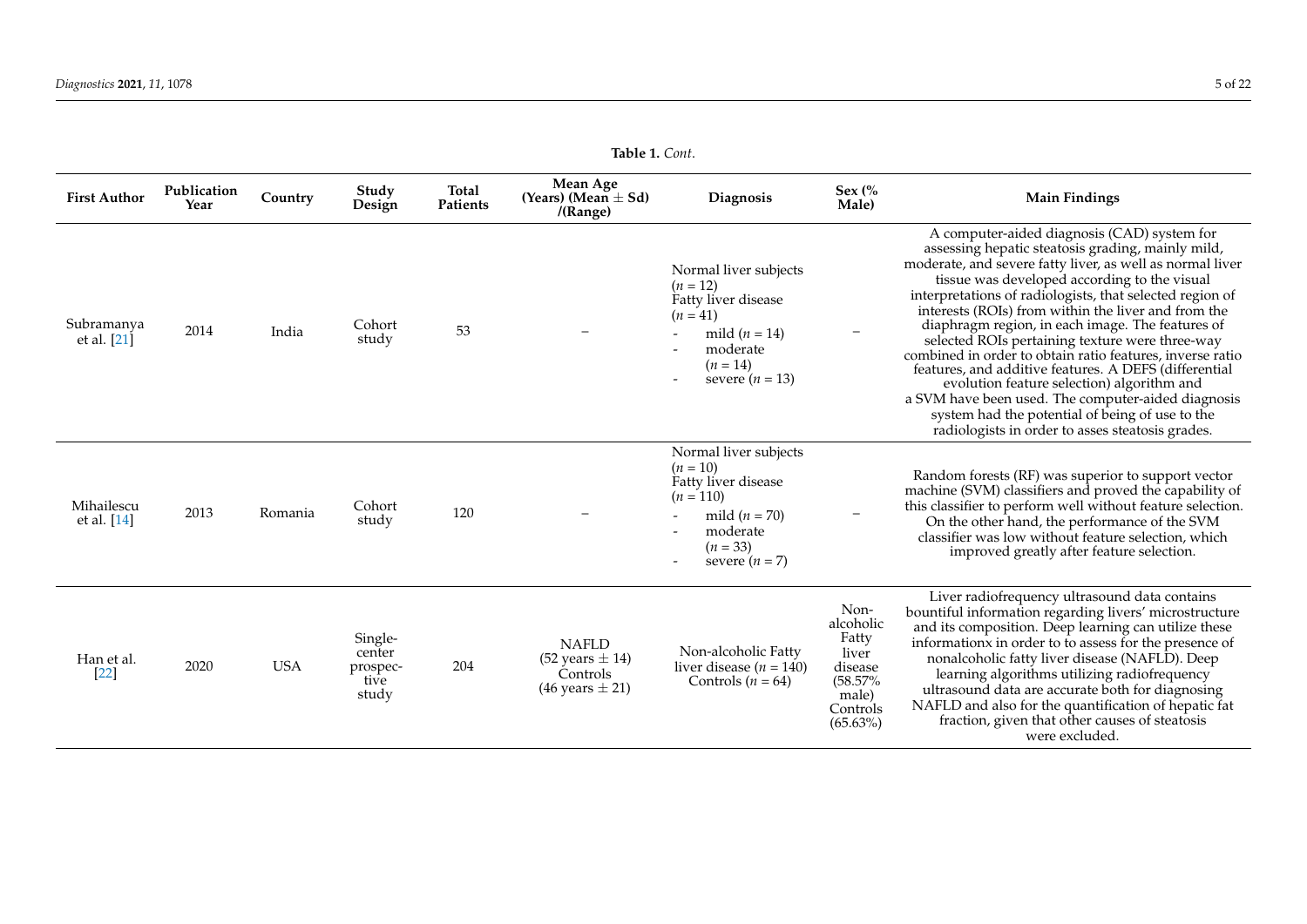<span id="page-5-0"></span>

| <b>First Author</b>         | Publication<br>Year | Country    | Study<br>Design                  | Total<br>Patients | Mean Age<br>(Years) (Mean $\pm$ Sd)<br>/(Range)                | Diagnosis                                                                                                                              | Sex $\frac{6}{6}$<br>Male)     | <b>Main Findings</b>                                                                                                                                                                                                                                                                                                                                                                                         |
|-----------------------------|---------------------|------------|----------------------------------|-------------------|----------------------------------------------------------------|----------------------------------------------------------------------------------------------------------------------------------------|--------------------------------|--------------------------------------------------------------------------------------------------------------------------------------------------------------------------------------------------------------------------------------------------------------------------------------------------------------------------------------------------------------------------------------------------------------|
| Graffy et al.<br>$[23]$     | 2019                | USA        | Retrospective<br>cohort<br>study | 9552              | 57.2 years $\pm$ 7.9                                           | No liver fat ( $n = 5584$ )<br>Mild steatosis<br>$(n = 4948)$<br>Moderate steatosis<br>$(n = 1025)$<br>Severe steatosis<br>$(n = 112)$ | 44.36%<br>male                 | The liver fat quantification tool, CT-based and fully<br>automated, allows the population-based assessment of<br>hepatic steatosis and NAFD, giving objective data that<br>pairs well with data obtained by manual measurement.<br>In this asymptomatic screening cohort, the prevalence<br>of liver steatosis, of at least mild grade, was more<br>than $50\%$ .                                            |
| Jirapatnakul<br>et al. [24] | 2019                | <b>USA</b> | Cohort<br>study                  | 333               | 65 years (IQR<br>54–69 years)<br>61 years (IQR<br>57–66 years) | Liver disease subjects<br>$(n = 24)$<br>Normal liver function<br>subjects ( $n = 319$ )                                                | 62.5%<br>male<br>64.6%<br>male | Automated measurements of liver attenuation in CT<br>scans from patients with hepatic disease, can be utilized<br>in identifying moderate to severe hepatic steatosis. The<br>automated method outlines a set region within the liver,<br>located below the right lung and utilizes statistical<br>sampling techniques to elimitate all<br>non-liver parenchyma.                                             |
| Huo et al.<br>$[25]$        | 2019                | <b>USA</b> | Cohort<br>study                  | 246               |                                                                | <b>NAFLD</b>                                                                                                                           |                                | An automatic ROI-based measurement (ALARM)<br>method for estimating the liver attenuation was<br>developed by combining DCNN and morphological<br>operations, achieving an "excellent" accord with<br>manual estimation of hepatic steatosis. The entire<br>pipeline was implemented as a Docker container,<br>enabling the software users to estimate the liver<br>attenuation in five minutes per CT scan. |

**Table 1.** *Cont*.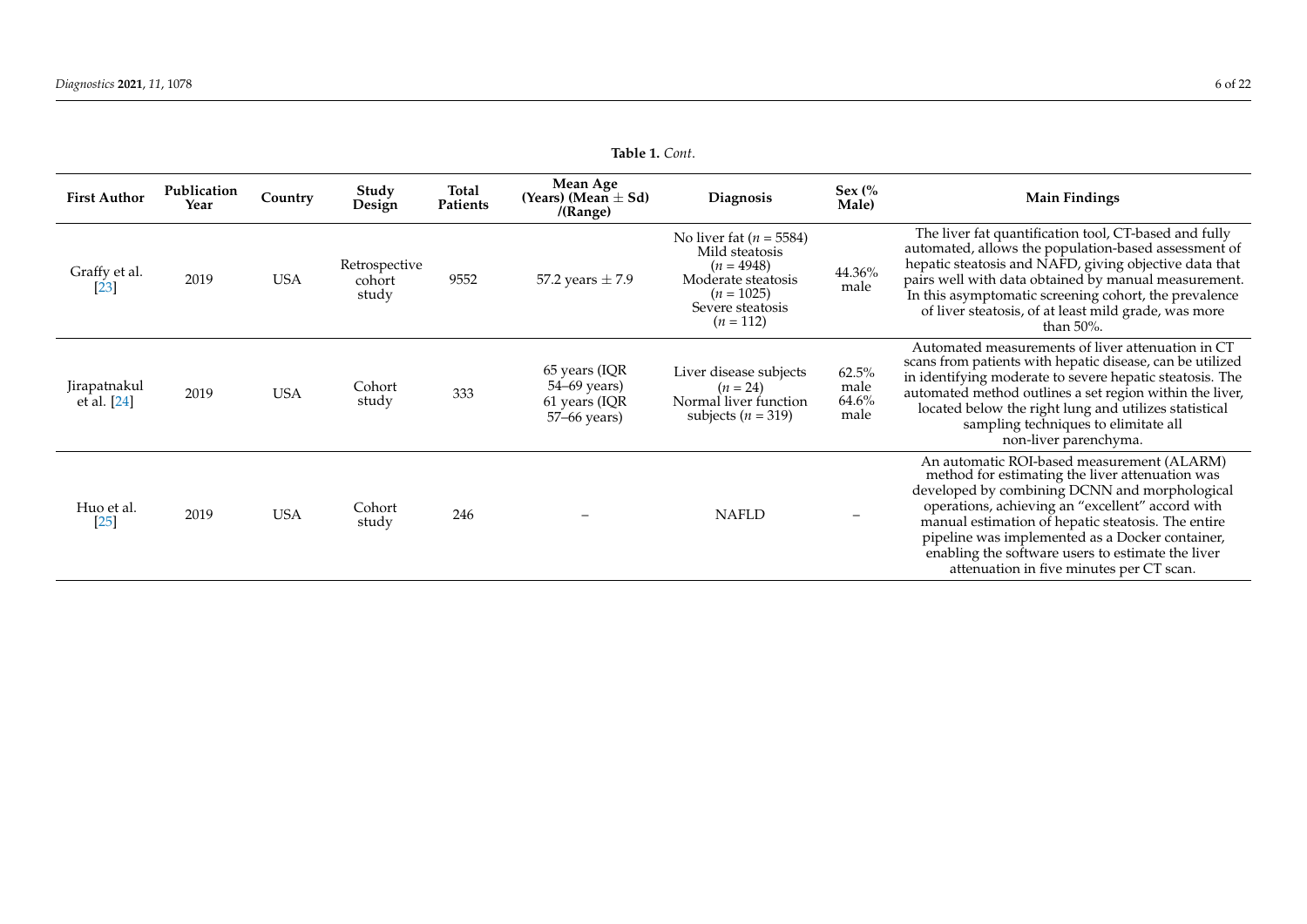<span id="page-6-0"></span>

| <b>First Author</b>      | Publication<br>Year | Country | Study<br>Design       | Total<br>Patients | Mean Age<br>(Years) (Mean $\pm$ Sd)<br>/(Range) | Diagnosis                                                                                                                                      | Sex $\frac{6}{6}$<br>Male) | <b>Main Findings</b>                                                                                                                                                                                                                                                                                                                                                                                               |
|--------------------------|---------------------|---------|-----------------------|-------------------|-------------------------------------------------|------------------------------------------------------------------------------------------------------------------------------------------------|----------------------------|--------------------------------------------------------------------------------------------------------------------------------------------------------------------------------------------------------------------------------------------------------------------------------------------------------------------------------------------------------------------------------------------------------------------|
| De Rudder<br>et al. [26] | 2019                | Belgium | Experimental<br>study | 20                |                                                 | NOD.B10 foz/foz and<br>WT mice fed with<br>high-fat diet<br>C57B16/J mice fed<br>with a fat-rich<br>choline-deficient diet<br>or fat-rich diet | 100%                       | The automated procedure was able to assess and<br>measure the grade of macrovesicular steatosis, mixed<br>inflammation, and pericellular fibrosis in steatohepatitis<br>induced by CDAA. The procedure represents a<br>promising quantitative technique with<br>high-throughput, in order to rapidly evaluate the<br>NAFLD activity in large preclinical studies, and for<br>accurate survey of disease evolution. |
| Starke et al.<br>$[27]$  | 2010                | Germany | Experimental<br>study | 151               |                                                 | German Holstein<br>dairy cows-normal                                                                                                           | $0\%$                      | The CAUS methodology and software for digitally<br>evaluating ultrasonographically obtained hepatic<br>images could be accessible for noninvasive screening of<br>hepatic steatosis in dairy herd health programs.<br>Utilization of single parameter linear regression<br>equation can possibly be optimal for<br>practical applications.                                                                         |
| Acorda et al.<br>[28]    | 2011                | Japan   | Experimental<br>study | 158               |                                                 | Holstein-Friesian<br>cows<br>normal liver<br>$(n = 117)$<br>fatty infiltration<br>$\overline{\phantom{a}}$<br>of the liver<br>$(n = 41)$       |                            | Fatty infiltration diagnosis was best performed using<br>digital analysis, obtaining the highest sensitivity,<br>specificity, accuracy, and PPV/NPV, followed<br>by ultrasonography.                                                                                                                                                                                                                               |

| Table 2. Animal experimental studies Assessing Artificial Intelligence Based Imaging. |  |
|---------------------------------------------------------------------------------------|--|
|---------------------------------------------------------------------------------------|--|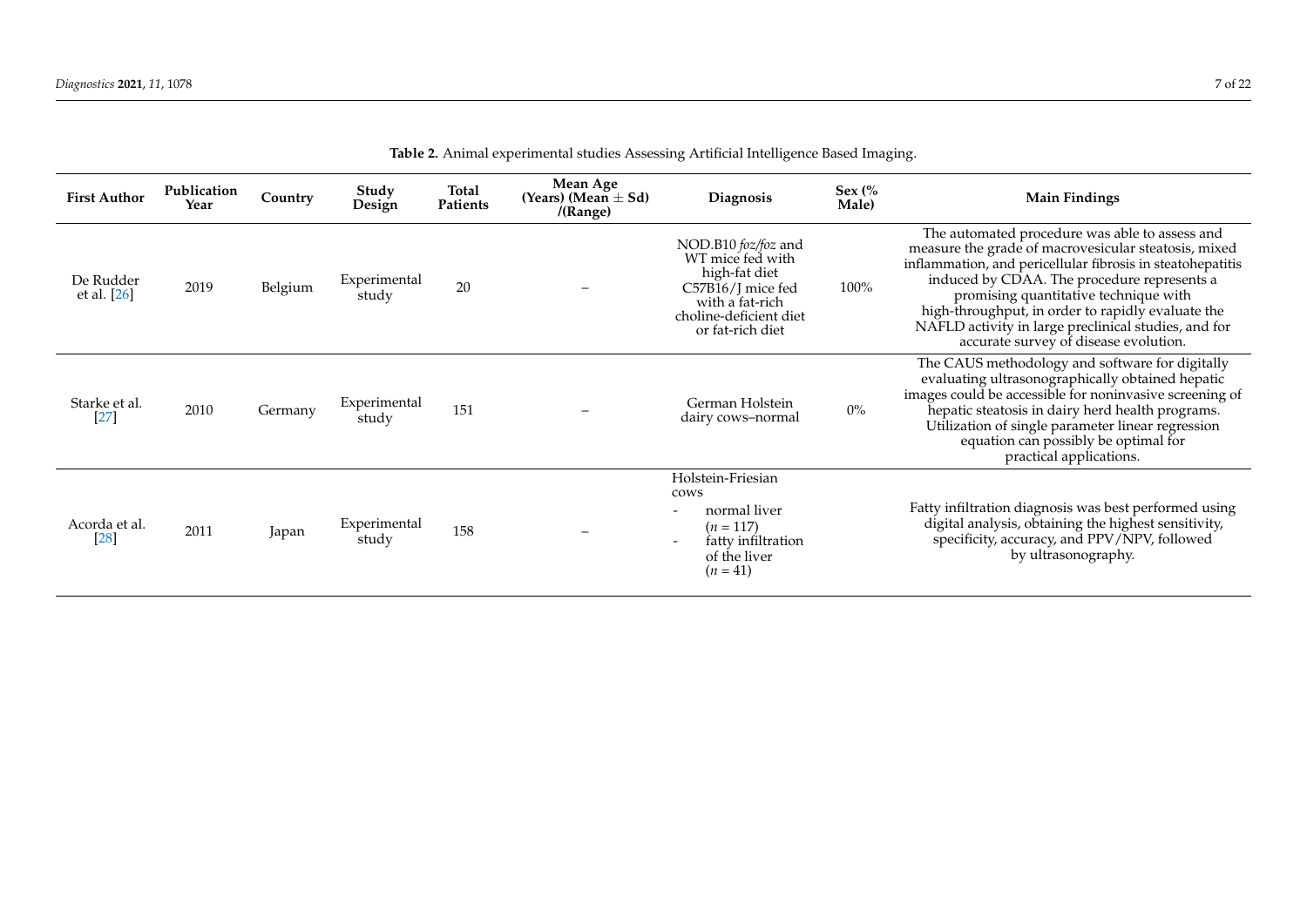Biswas et al. evaluated the efficiency of a deep learning (DL) software with a power of seven million weights per on hepatic image obtained with ultrasound, followed by a 22 layered neural network processing [\[17\]](#page-20-24). The main operations performed by the Symtosis System include convolution, pooling, rectified linear unit, dropout, and inception model. The additional speed and accuracy are given by the optimization of tissue localization and the precise process of removing background information [\[17\]](#page-20-24). The authors also compared their results with the most frequently used conventional machine learning protocols: ELM and SVM. In the study, liver ultrasound images were obtained from 36 patients with fatty liver disease and 27 healthy controls [\[17\]](#page-20-24).

The study reported that diagnosis and risk stratification accuracies of 82% for SVM, 92% for ELM, and 100% for DL systems, and a corresponding AUC of 0.79, 0.92, and 1.0, respectively [\[17\]](#page-20-24). The superiority of the DL Symtosis System was further demonstrated with the validation of two class biometric facial data showing a 99% accuracy [\[17\]](#page-20-24). The authors concluded that the DL Symtosis System is an accurate tool for diagnosis and risk stratification of fatty liver disease and can be used in clinical practice [\[17\]](#page-20-24).

The Bayes factor is a summary of provided evidence favoring the likelihood ratio of one particular hypothesis to the likelihood of another through a statistical model [\[18\]](#page-20-25). Using objective liver ultrasound parameters which are computed in a Bayes factor, Ribeiro et al. analyzed the efficiency of a computer-aided diagnosis (CAD) for steatosis staging [\[18\]](#page-20-25). The study demonstrated that the Bayes automated classifier had an accuracy, sensitivity, and specificity of 93.33%, 94.59%, and 92.11%, respectively [\[18\]](#page-20-25). This study demonstrated that CAD system can be considered as an accurate automated system for steatosis classification without a function for diagnosis [\[18\]](#page-20-25).

If several studies have analyzed different AI-based software as a diagnosis tool for NAFLD using ultrasound images, Kuppili et al. analyzed the possibility of risk stratification in fatty liver disease using extreme learning machine (ELM), a class of Symtosis [\[19\]](#page-20-26). The initiative came as a reaction to the machine learning software based on support vector machines (SVM) characterized by slow data processing and mismatch between grayscale features, followed by diagnosis and classification errors [\[19\]](#page-20-26). There were 63 patients included in the study, 36 patients with fatty liver disease and 27 healthy controls, and ELM was used in the process of software training based on a single-layer feed-forward neural network [\[19\]](#page-20-26). The study reported a significant processing speed upgrade of 40% for ELM compared with SVM. Furthermore, ELM demonstrated an accuracy of 96.75% in comparison with SVM showing an accuracy of 89.01%, with AUC: 0.97 and 0.91, respectively [\[19\]](#page-20-26). The authors validated their automated software for risk stratification using two-class biometric facial public data. The result of the final validation was an accuracy of 100%, the highest accuracy found from all the studies we have evaluated [\[19\]](#page-20-26).

In a prospective study on 228 patients with chronic liver disorders, Nagy et al. evaluated the diagnosis values of a set of hepatic ultrasound characteristics, which were further analyzed with the support of an SVM classifier for steatosis [\[20\]](#page-20-27). The results were compared with the results obtained from the hepatic biopsy, which is still the "gold standard" technique for fatty liver disease diagnosis. Three ultrasound parameters were used by the SVM classifier: coefficient of luminance variation, median luminance, and hepato-splenic attenuation index [\[20\]](#page-20-27). Results demonstrated good accuracy of 89.17% for the method, with an AUC of 0.923 for division of liver steatosis in two stages (mild vs. moderate-severe) [\[20\]](#page-20-27).

A study by Subramanya et al. analyzed the efficiency of CAD system for diagnosing and staging fatty liver disease on 53 ultrasound images. The authors reported a superior performance, publicizing the values of  $84.9 \pm 3.2$  for mean accuracy and standard deviation, concluding that CAD system is a convenient tool for diagnosis and staging of fatty liver disease [\[21\]](#page-20-28).

In a prospective study on 120 subjects with steatosis or normal liver, Mihăilescu et al. evaluated the possibility of automated steatosis staging using ultrasound images analyzed by random forests and SVM classifiers [\[14\]](#page-20-6). Ground truth data was represented by the diagnosis based on human experts' ratings, and the staging of the steatosis was based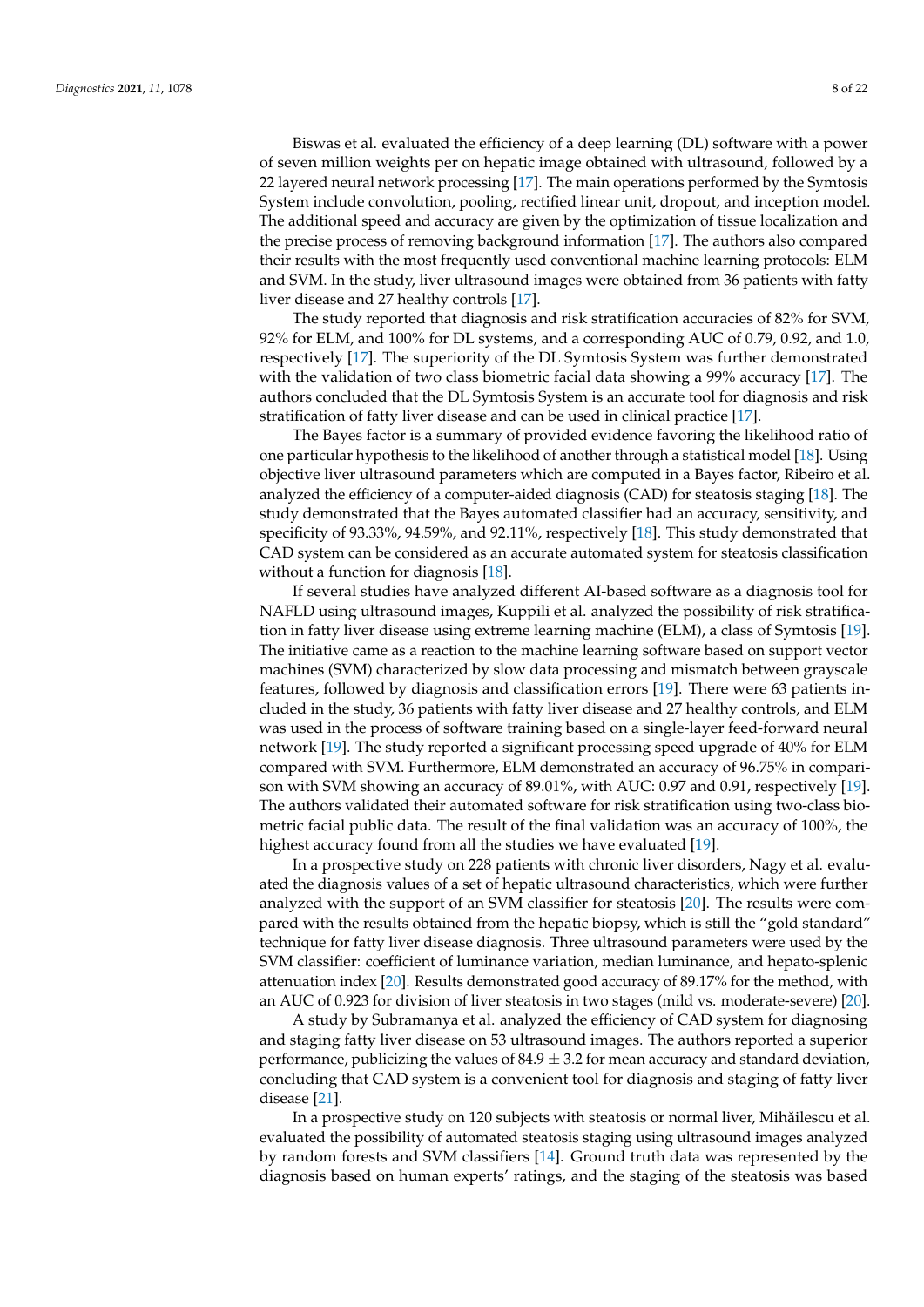on a large set of labeled images. The authors reported that random forests had better accuracy than SVM classifier [\[14\]](#page-20-6). A study by Han et al. evaluated a DL system based on radiofrequency data obtained from magnetic resonance imaging (MRI)/derived proton density fat fraction [\[14\]](#page-20-6).

The DL algorithms utilized one-dimensional convolutional neural networks, applying the test group in order to to analyze the classifier for accuracy, sensitivity, specificity, positive predictive value (PPV), and negative predictive value (NPV) [\[22\]](#page-20-29). An accuracy of NAFLD diagnosis of 96% (95% CI: 90%, 99%), 98 of 102; sensitivity of 97% (95% CI: 90%, 100%), 68 of 70; specificity, 94% (95% CI: 79%, 99%), 30 of 32; PPV, 97% (95% CI: 90%, 99%), 68 of 70; NPV, 94% (95% CI: 79%, 98%) was reported, demonstrating that DL algorithms using radiofrequency ultrasound data have a significant accuracy for NAFLD diagnosis [\[22\]](#page-20-29). If the majority of the available studies are analyzing the possibility of an automated diagnosis of NAFLD using ultrasound images, only a limited number of studies [\[3\]](#page-20-0) are evaluating the possibility of computer tomography (CT) NAFLD-based diagnosis and staging.

A retrospective study by Graffy et al. analyzed an automated volume-based liver attenuation method that was tested using three-dimensional convolutional neural networks [\[23\]](#page-20-30). In addition, CT fat fraction was also performed and was compared with human radiology "experts" evaluations [\[23\]](#page-20-30). The study included 11,669 CT scans in 9552. The authors reported that algorithm errors occurred only in 7 cases [\[23\]](#page-20-30). A significant number of agreements among manual and computerized measurements were found, reporting a mean difference of 2.7 HU with a median of 3 HU, and a value  $r^2 = 0.9230$  The study demonstrated that complete automation of NAFLD diagnosis based on CT images is possible, and the results of the automated software match significantly with the results obtained by human radiologists [\[23\]](#page-20-30).

Jirapatnakul et al. analyzed the accuracy of an automated method performed using non-contrast low-dose chest CT (LDCT) for measuring liver attenuation and compared it with human radiologists diagnosis [\[24\]](#page-20-31). The protocol of the study provided an algorithm, identifying an area inferior to the right lung within the hepatic parenchyma and utilizes a sampling strategy, allowing the exclusion of non-liver parenchyma [\[24\]](#page-20-31). Automated measurements of liver attenuation from LDCT scans were demonstrated to be a precise automated method of diagnosis, and it can be implemented in clinical practice [\[24\]](#page-20-31). Further, a study by Huo et al. concluded that hepatic steatosis measured using an automatic CT-based on automatic liver attenuation ROI-based measurement (ALARM) achieved a significant match with the human radiologists' estimation for liver steatosis [\[25\]](#page-20-32).

Unfortunately, few studies analyzed the possibility of automated NAFLD diagnosis using imaging techniques applied to animal models. A study on rodents by De Rudder et al. showed that an automated method of measurement of steatosis based on quantification of macrovesicular steatosis area presented a significant correlation with micro-CT liver density, hepatic fat content ( $r = 0.89$ ), steatosis scores ( $r = 0.89$ ), and the CD36 gene expression (*r* = 0.87) [\[26\]](#page-20-33). The automated tool also precisely identified and quantified macrovesicular steatosis, mixed inflammation, and pericellular fibrosis [\[26\]](#page-20-33). The authors concluded that their automated method is a precise tool for monitoring fatty liver disease evolution. Further, a study conducted by Starke et al. analyzed the automated evaluation of hepatic ultrasound images for diagnosing fatty liver in cows [\[27\]](#page-20-34).

The results demonstrated that computer-aided ultrasound diagnosis is able to perform an automated diagnosis of fatty liver disease in herd health programs, and the digital tool can be extended to other types of animals [\[27\]](#page-20-34).

Acorda et al. performed a study on 158 Holstein-Friesian cows and made a comparative evaluation of hepatic fatty infiltration using liver blood tests, ultrasound images, and automated digital [\[28\]](#page-20-35). The authors reported that automated digital analysis had the highest sensitivity, specificity, and accuracy for diagnosing fatty liver disease [\[28\]](#page-20-35).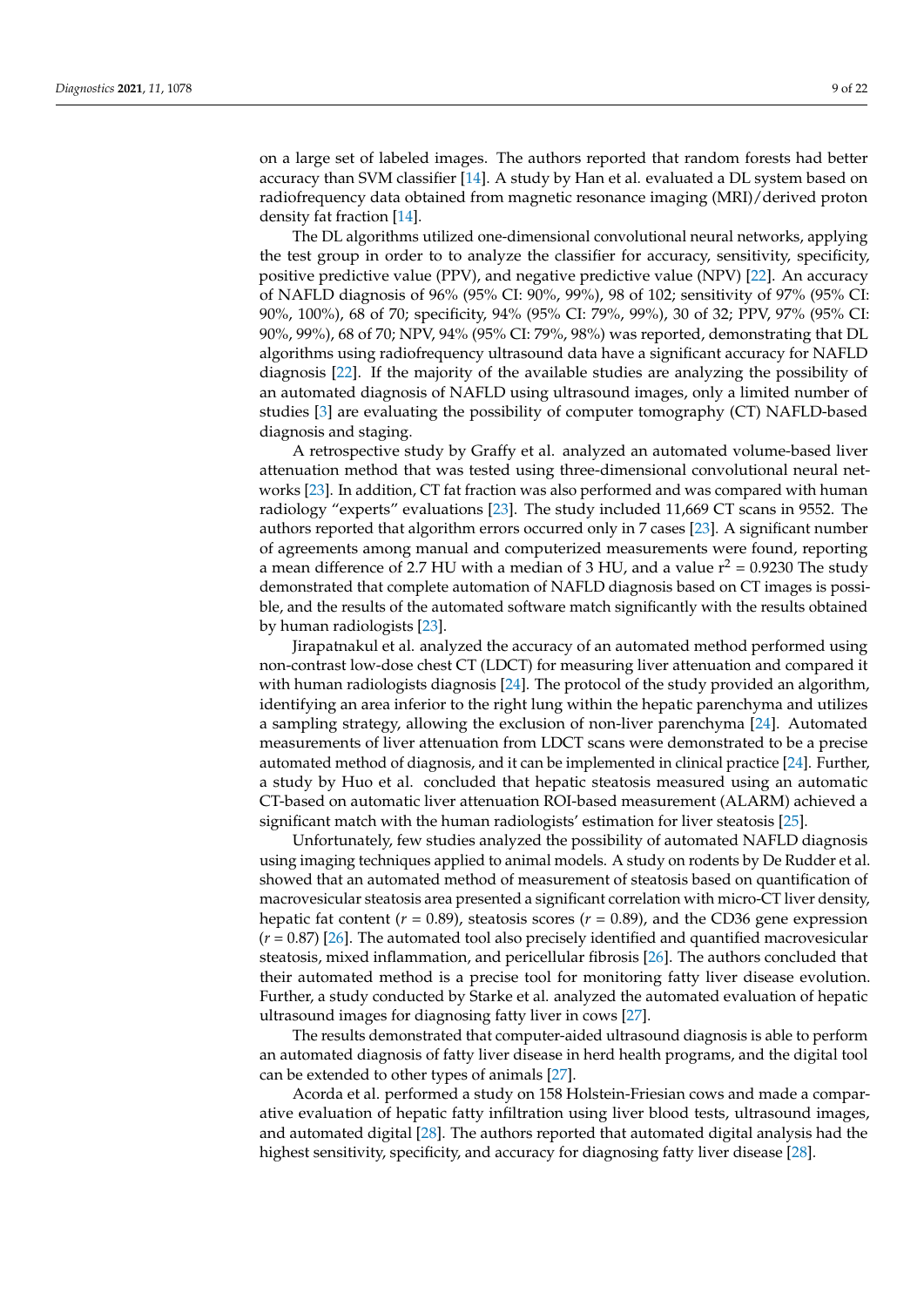#### *3.2. NAFLD Diagnosis and Staging Using Digital Pathology*

Digital pathology is defined as the process of digitizing histopathology slides, while utilizing whole-slide scanners, enabling acquisition, automated diagnosis, risk, and prognostic interpretation of pathology information generated from a digitized glass slide [\[29](#page-20-36)[–33\]](#page-21-0). Artificial intelligence software using a considerable digital database, followed by machine learning networks, is capable of a complete automated process of diagnosis in a wide range of pathology [\[29](#page-20-36)[–33\]](#page-21-0).

A wide range of digital algorithms and software were introduced in the last decade aiming for a complete automated diagnosis of steatosis using liver biopsy samples. Different methods have been utilized on order to automatically discriminate between steatosis and non-steatotic tissue as healthy liver tissue, hepatic tumors, blood vessels, and bile ducts.

A study by Forlano et al. was conducted on 246 consecutive patients, all with biopsyproven NAFLD, which were followed up by used machine learning from 2010 to 2016, in order to create a complete automated software for diagnosing and quantifying steatosis, inflammation, ballooning, and fibrosis from hepatic biopsy samples [\[34\]](#page-21-1). Machine learning software was found to identify specific histologic NAFLD characteristics with interobserver and intraobserver agreement levels that ranged between 0.95 to 0.99 and in a subgroup of paired liver biopsy samples, the automated result generated by the machine learning software was more precise than the non-alcoholic steatohepatitis Clinical Research Network scoring system [\[34\]](#page-21-1). The authors of the study concluded that this software could objectively analyze anatomopathological features of NAFLD from liver biopsy samples in an extremely short period of time. These software results were found to correspond with results from histopathologists, opening the opportunity for digital pathology real-time diagnosis and a good balance between cost and efficiency [\[34\]](#page-21-1).

Digital image analysis (DIA) is a new method for precise histological diagnosis of NAFLD, because no inter-observer variability occurs, and it has high reproducibility [\[35\]](#page-21-2). For this reason, Munsterman et al. developed a new DIA algorithm implemented as a Java plug-in in FIJI and can automatically process quantification of steatosis on wholeslide images (WSIs) from the liver biopsy samples using the Pathomation extension [\[35\]](#page-21-2). The software algorithm finds a steatosis proportionate area, and logistic regression was introduced in order to discriminate steatosis from healthy liver tissue [\[35\]](#page-21-2). In the study, 61 NAFLD patients and 18 healthy controls were included, and the liver biopsies were analyzed by an expert pathologist [\[35\]](#page-21-2).

The software was programmed to find potential steatotic hepatocytes and to differentiate them from bile ducts, blood vessel and tissue tearing, using criteria of size, roundness, and color [\[35\]](#page-21-2). Steatotic hepatocytes were found using the following criteria: white color, specific size range, and round shape [\[35\]](#page-21-2). Results demonstrated an accuracy of 91.9% for the new software, and the AUC of properly identified steatosis was 0.970 (95% CI 0.968–0.973),  $p < 0.001$  [\[35\]](#page-21-2). The authors concluded that the novel digital analysis could be used for quantification of steatosis in clinical practice but also in clinical trial studies of NAFLD [\[35\]](#page-21-2).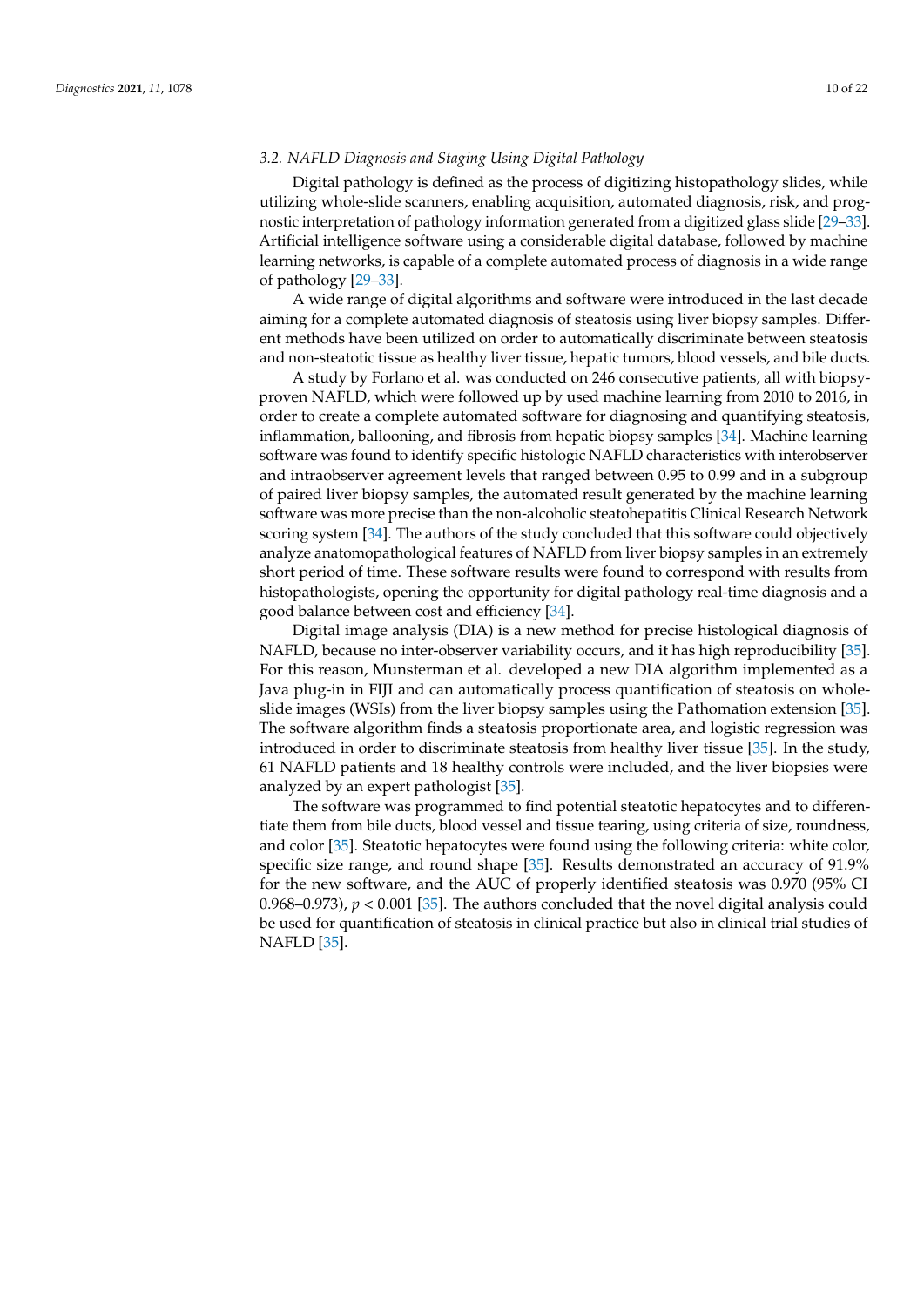| <b>First Author</b>        | Publication<br>Year | Country             | Study<br>Design     | <b>Total</b><br><b>Patients</b> | Mean Age<br>(Years) (Mean $\pm$ Sd)<br>/(Range) | Diagnosis | Sex $\frac{6}{6}$<br>Male) | <b>Main Findings</b>                                                                                                                                                                                                                                                                                                                                                                                                                                                               |
|----------------------------|---------------------|---------------------|---------------------|---------------------------------|-------------------------------------------------|-----------|----------------------------|------------------------------------------------------------------------------------------------------------------------------------------------------------------------------------------------------------------------------------------------------------------------------------------------------------------------------------------------------------------------------------------------------------------------------------------------------------------------------------|
| Griffin et al.<br>$[29]$   | 2017                | United<br>Kingdom   | Review              |                                 |                                                 |           |                            | Combining whole slide imaging with other digital tools<br>such as digital dictation, specimen trackin, and<br>barcoding, can simplify the histopathology workflow,<br>from specimen accession to report sign-out, enhancing<br>the safety, quality, and efficiency of<br>histopathology departments.                                                                                                                                                                               |
| Bera et al.<br>[30]        | 2019                | <b>USA</b>          | Review<br>(Opinion) |                                 |                                                 |           |                            | The opportunity of digitalization whole-slide tissue<br>images has contributed to the appearance of artificial<br>intelligence and machine learning tools in digital<br>pathology, enabling the search for subvisual<br>morphometric phenotypes, hopefully improving<br>patient management.                                                                                                                                                                                        |
| Stathonikos<br>et al. [31] | 2020                | The Neder-<br>lands | Review              |                                 |                                                 |           |                            | The 2020 COVID-19 crisis led to several implications<br>affecting healthcare providers, including staffing<br>shortages and the necessity to work from home. An<br>asset digital diagnostic could allow pathologists,<br>residents, molecular biologists, and pathology<br>assistants to participate in the diagnostic process.                                                                                                                                                    |
| Ortega et al.<br>[32]      | 2020                | <b>USA</b>          | Review              |                                 |                                                 |           |                            | Using hyperspectral imaging (HSI) and multispectral<br>imaging (MSI) technologies can add spatial information<br>for creating computer-aided diagnostic tools for<br>histological samples, both stained and unstained.<br>HIS/MSI is associated with new possibilities in<br>histological samples evaluation such as digital staining<br>or mitigating the variability of digitized samples<br>between different laboratories, compared to the<br>traditional RGB analysis method. |
| Mendelsohn<br>et al. [33]  | 2016                | <b>USA</b>          | Review              |                                 |                                                 |           |                            | CYDAC (cytophotometric data converter) is a new<br>modality, depending on computer analysis of cell<br>images that can be applied to blood cell and<br>chromosome discrimination.<br>This specific modality to pictorial data processing can<br>possibly have utilizations in other scientific areas.                                                                                                                                                                              |

**Table 3.** Studies assessing automated digital pathology.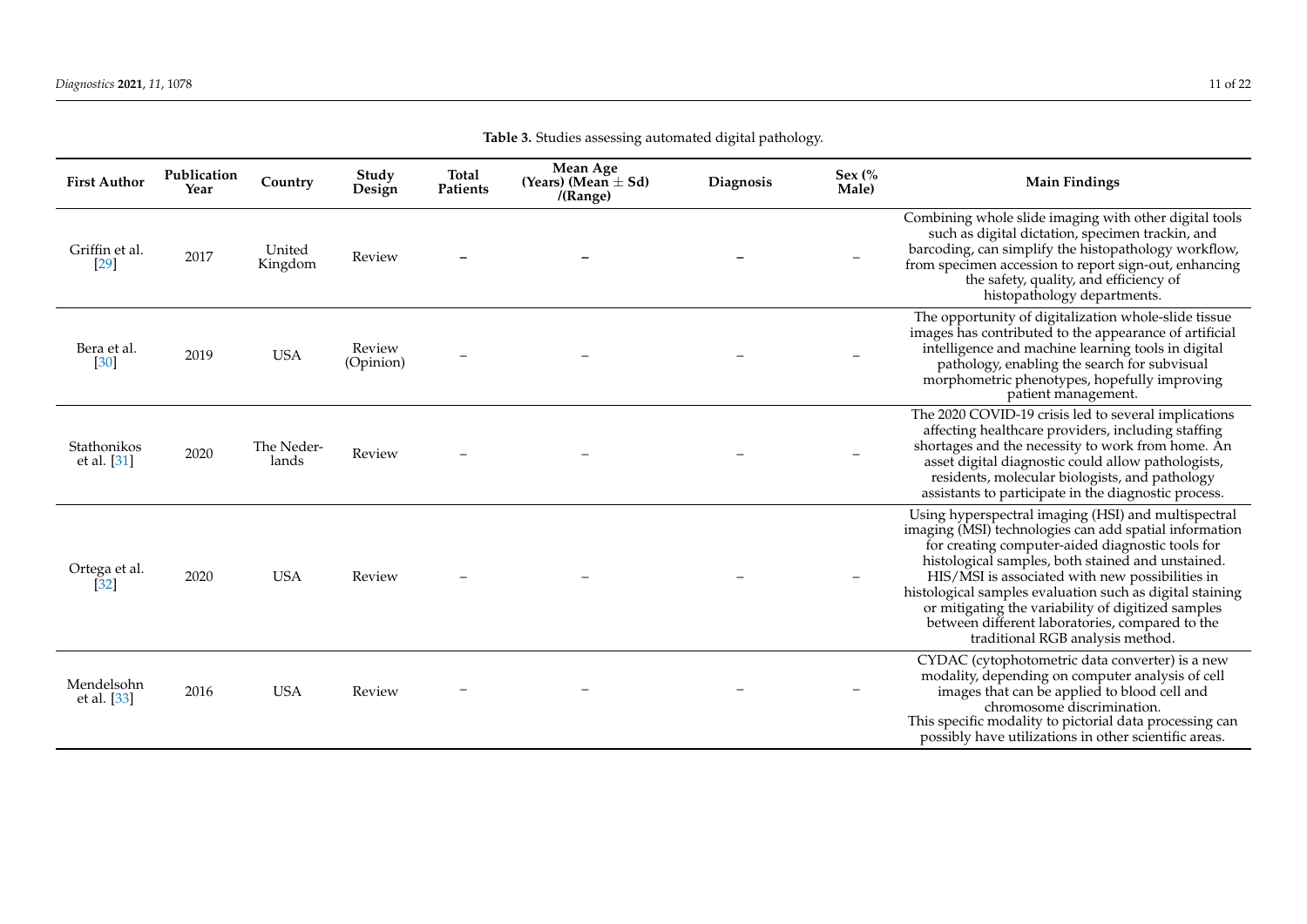| <b>First Author</b>                | Publication<br>Year | Country             | Study<br>Design                  | Total<br>Patients | Mean Age<br>(Years) (Mean $\pm$ Sd)<br>/(Range)              | Diagnosis                                                                                                                                              | Sex $\frac{6}{6}$<br>Male)        | <b>Main Findings</b>                                                                                                                                                                                                                                                                                                                                                                                                                                                      |  |  |
|------------------------------------|---------------------|---------------------|----------------------------------|-------------------|--------------------------------------------------------------|--------------------------------------------------------------------------------------------------------------------------------------------------------|-----------------------------------|---------------------------------------------------------------------------------------------------------------------------------------------------------------------------------------------------------------------------------------------------------------------------------------------------------------------------------------------------------------------------------------------------------------------------------------------------------------------------|--|--|
| Forlano et al.<br>[34]             | 2020                | United<br>Kingdom   | Retrospective<br>cohort<br>study | 246               | $51(19 - 77)$                                                | Biopsy-proven<br>NAFLD                                                                                                                                 | 69%                               | An algorithm was developed through machine learning,<br>by utilizing liver specimens obtained through biopsy<br>from NAFLD patients, for quantifying the ammount of<br>fat, inflammation, ballooning, and collagen. The<br>algorithm proved predictability and sensitivity for the<br>detection of modifications compared with traditional<br>scores, in a cohort of paired specimens from<br>liver biopsies.                                                             |  |  |
| Munsterman<br>et al. [35]          | 2019                | The Neder-<br>lands | Case-<br>control<br>study        | 79                |                                                              | Control subjects<br>$(n = 18)$<br>NAFLD subjects<br>$(n = 61)$                                                                                         |                                   | Validation study for the development of a digital<br>automated system for quantification of steatosis on<br>whole-slide images (WSIs) of liver tissue. This<br>algorithm can also be applied when appraising the<br>degree of liver steatosis is warranted, such as clinical<br>trials assessing the effectiveness of new therapeutic<br>interventions in NAFLD.                                                                                                          |  |  |
| Segovia-<br>Miranda<br>et al. [36] | 2019                | Germany             | Cohort<br>study                  | 25                | $68(54 - 85)$<br>$36.5(29-68)$<br>$42(34-51)$<br>$51(39-58)$ | Normal control $(n = 6)$<br>Healthy obese $(n = 4)$<br>Steatosis ( $n = 8$ )<br>Early NASH $(n = 7)$                                                   | $33\%$<br>$25\%$<br>$63\%$<br>14% | Computational simulations multiphoton imaging, and<br>three-dimensional digital reconstructions were applied,<br>achieving geometrical and functional spatially rendered<br>models of human liver tissue from various<br>non-alcoholic fatty liver disease (NAFLD) stages. The<br>proposed models can define quantitative<br>multiparametric signatures for cells and tissues,<br>assessing disease progression and providing new<br>patophysiologic insights into NAFLD. |  |  |
| Vanderbeck<br>et al. [37]          | 2015                | <b>USA</b>          | Case-<br>control<br>study        | 47                |                                                              | Normal liver histology<br>subjects $(n = 20)$<br>NAFLD subjects<br>$(n = 27)$ of varying<br>severity:<br>simple steatosis<br>$(n = 19)$<br>$NASH(n=8)$ |                                   | Automatic quantification of cardinal NAFLD histologic<br>lesions can be accessible and may possibly be used for<br>further developing other automated methods for<br>pathologists, in order to assess NAFLD biopsies in<br>clinical practice and clinical trials.                                                                                                                                                                                                         |  |  |

**Table 3.** *Cont*.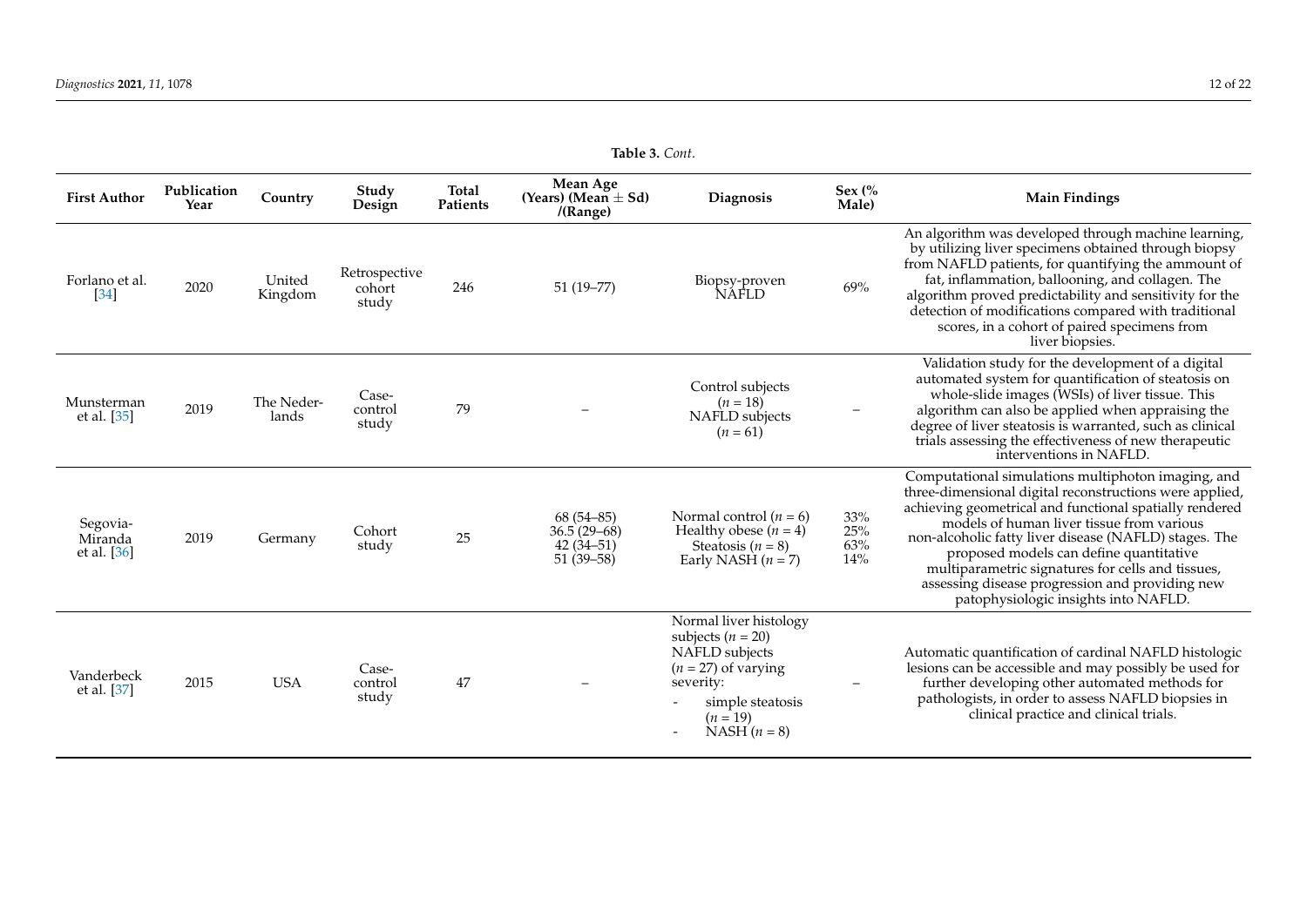| <b>First Author</b>       | Publication<br>Year | Country    | Study<br>Design           | Total<br>Patients | Mean Age<br>(Years) (Mean $\pm$ Sd)<br>/(Range) | <b>Diagnosis</b>                                           | Sex $\frac{6}{6}$<br>Male) | <b>Main Findings</b>                                                                                                                                                                                                                                                                                                                                                                                                                                                                               |
|---------------------------|---------------------|------------|---------------------------|-------------------|-------------------------------------------------|------------------------------------------------------------|----------------------------|----------------------------------------------------------------------------------------------------------------------------------------------------------------------------------------------------------------------------------------------------------------------------------------------------------------------------------------------------------------------------------------------------------------------------------------------------------------------------------------------------|
| Teramoto<br>et al. [38]   | 2020                | Japan      | Cohort<br>study           | 80                |                                                 | NAFLD subjects<br>$(n = 79)$                               |                            | A method linking topological data analysis with linear<br>machine learning techniques was devised and tested for<br>classifying liver tissue images, using Matteoni<br>classification, into NAFLD subtypes.                                                                                                                                                                                                                                                                                        |
| Gawrieh<br>et al. [39]    | 2020                | USA        | Cohort<br>study           | 18                |                                                 | NAFLD (liver<br>biopsies)                                  |                            | An integrated artificial intelligence-based automated<br>tool was developed and tested to identify and evaluate<br>hepatic fibrosis and its patterns in liver biopsies<br>of NAFLD.                                                                                                                                                                                                                                                                                                                |
| Vanderbeck<br>et al. [40] | 2014                | <b>USA</b> | Case-<br>control<br>study | 47                |                                                 | Normal liver<br>histology ( $n = 20$ )<br>NAFLD $(n = 27)$ |                            | An automatic classification of steatosis was proposed<br>that included the basic features of NAFLD compared to<br>other regions that appear as white in images of liver<br>biopsies samples stained with hematoxylin and eosin<br>(macrosteatosis, portal arteries, portal veins, central<br>veins, sinusoids, and bile ducts). The precise<br>identification of microscopic anatomical landmarks in<br>liver samples, can ease critical ensuing tasks, (locating<br>other histological anomalies) |

**Table 3.** *Cont*.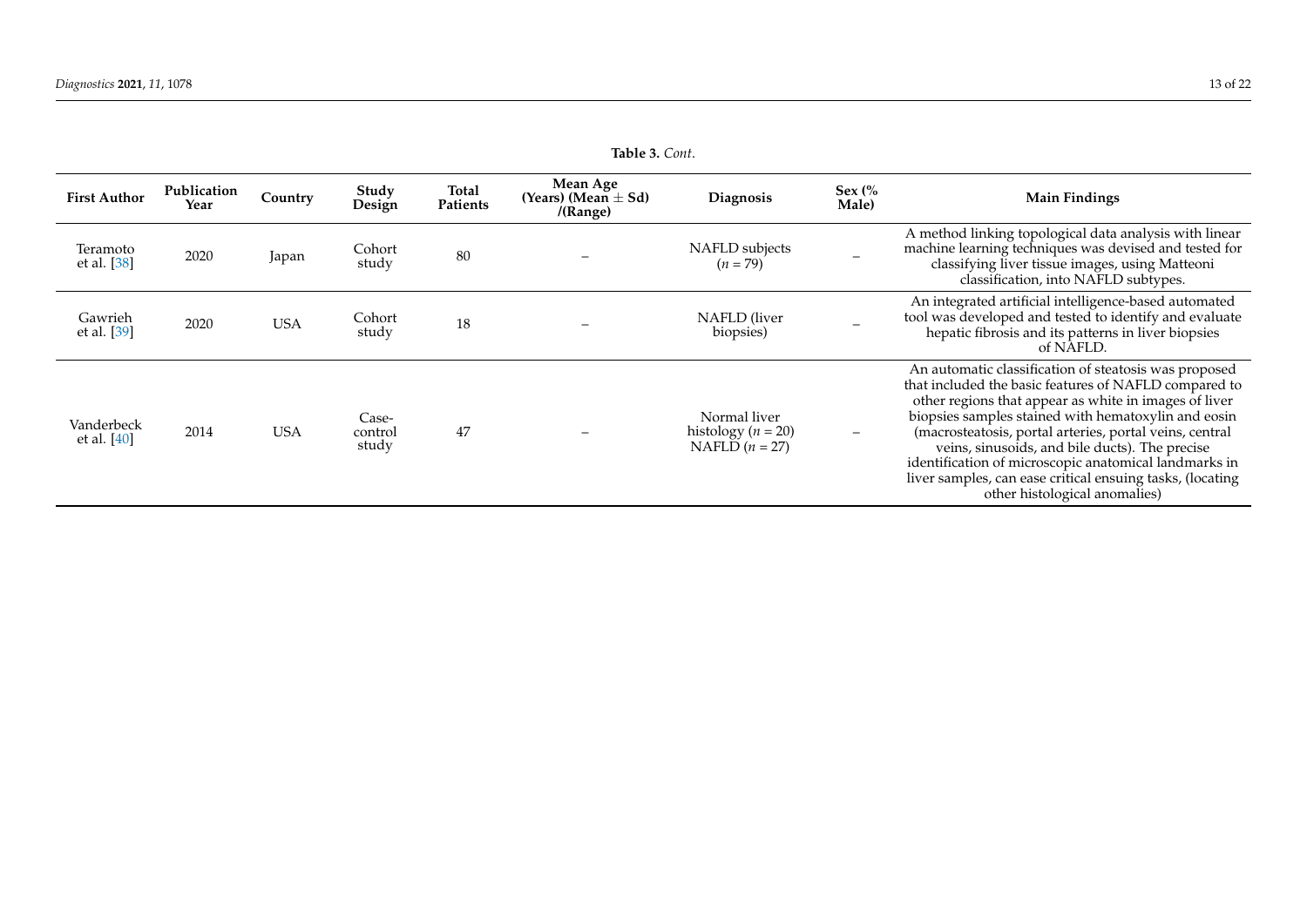| cial intelligence-based imaging.                                                                                                  |                            |                                                                                                                                                                  |
|-----------------------------------------------------------------------------------------------------------------------------------|----------------------------|------------------------------------------------------------------------------------------------------------------------------------------------------------------|
| <b>Diagnosis</b>                                                                                                                  | Sex $\frac{6}{6}$<br>Male) | <b>Main Findings</b>                                                                                                                                             |
| t with High-fat diet (HFD):<br>6 C57BL/6J male<br>divided in 6 groups:<br>diet; HFD $10\%$ (wt/wt)<br>oli; HFD10% (wt/wt) dietary |                            | A deep learning AI algorithm was developed by<br>utilizing glass slides of liver from mice models for<br>$1 \quad 1 \quad 1$ , $2 \quad 1 \quad 1$ , $1 \quad 1$ |

|  |  | Table 4. Animal experimental studies assessing artificial intelligence-based imaging. |  |
|--|--|---------------------------------------------------------------------------------------|--|
|  |  |                                                                                       |  |

| First<br>Author          | Publication<br>Year | Country    | <b>Study Design</b>   | Total<br>Patients | Mean Age<br>(Years) (Mean $\pm$ Sd)<br>/(Range) | <b>Diagnosis</b>                                                                                                                                                                                                                                                                                                                                                                                                                                                                                         | Sex $\frac{6}{6}$<br>Male) | <b>Main Findings</b>                                                                                                                                                                                                                                                                                                                                                                                                                                                                                                                                                                                                                                                                                                                   |
|--------------------------|---------------------|------------|-----------------------|-------------------|-------------------------------------------------|----------------------------------------------------------------------------------------------------------------------------------------------------------------------------------------------------------------------------------------------------------------------------------------------------------------------------------------------------------------------------------------------------------------------------------------------------------------------------------------------------------|----------------------------|----------------------------------------------------------------------------------------------------------------------------------------------------------------------------------------------------------------------------------------------------------------------------------------------------------------------------------------------------------------------------------------------------------------------------------------------------------------------------------------------------------------------------------------------------------------------------------------------------------------------------------------------------------------------------------------------------------------------------------------|
| Ramot<br>et al. [41]     | 2020                | Israel     | Experimental<br>study | 32 mice           |                                                 | Experiment with High-fat diet (HFD):<br>16 C57BL/6J male<br>mice, divided in 6 groups:<br>normal diet; HFD 10% (wt/wt)<br>dietary broccoli; HFD10% (wt/wt) dietary<br>broccoli stalks.<br>Experiment with High cholesterol and cholate<br>diet (HCD):<br>16 C57BL/6J male mice, divided in 4 groups:<br>normal diet; diet high in fat high<br>cholesterol (1%) and cholate (0.5%) (HCD;<br>atherogenic<br>diet); HCD 15% (wt/wt) dietary broccoli;<br><b>HCD</b><br>15% (wt/wt) dietary broccoli stalks. | 100%                       | A deep learning AI algorithm was developed by<br>utilizing glass slides of liver from mice models for<br>nonalcoholic fatty liver disease, quantifying<br>hepatic fatty vacuoles, while differentiating them<br>from lumina of liver blood vessels and bile ducts.<br>Utilizing deep learning algorithms for difficult<br>assessments utilized in microscope-based<br>pathology can advance outputs of workflows<br>regarding toxicologic pathology.                                                                                                                                                                                                                                                                                   |
| Ge et al.<br>$[42]$      | 2010                | <b>USA</b> | Experimental<br>study | 42 mice           |                                                 | Male C57BL/6J, ob/ob and db/db mice<br>divided into 7 groups:<br>Control<br>10% Ethanol<br>14% Ethanol<br>18% Ethanol<br>high-fat diet (HFD)<br>Ob/ob<br>Db/db                                                                                                                                                                                                                                                                                                                                           |                            | A rapid and reproducible modality for histologic<br>assessment of hepatic fat deposition in different<br>models of hepatic steatosis in mice, based on<br>quantitative digital analysis of Oil Red O (ORO)<br>accumulation in fresh-frozen hepatic sections was<br>developed. The process involved defining<br>appropiate regions for analysis, followed by<br>digital photographic imaging of these regions and<br>subsequently by the digital determination of the<br>portion of the identified area (Area Fraction)<br>exhibiting ORO staining.                                                                                                                                                                                     |
| Sethunath<br>et al. [43] | 2018                | <b>USA</b> | Experimental<br>study | 27 mice           |                                                 | Normal liver histology ( $n = 9$ )<br>Mild steatosis $(n = 10)$<br>Moderate steatosis ( $n = 4$ )<br>Severe fatty liver $(n = 4)$                                                                                                                                                                                                                                                                                                                                                                        |                            | Accurate identification of macro- and<br>microsteatosis in FLD in mice is critical in<br>understanding the pathophysiology of the disease,<br>and in the detection of potential hepatotoxic<br>signatures which can be applied in drug<br>development and quantifying the effects of<br>different therapies.<br>Automated classifiers were developed employing<br>both image processing techniques and machine<br>learning techniques, in order to study the<br>correlation between automated quantification of<br>macrosteatosis and semi-quantitative grades<br>given by expert pathologists. The developed<br>classifier proved high accuracy and sensitivity for<br>indentifying macrosteatosis in fatty liver disease<br>in mice. |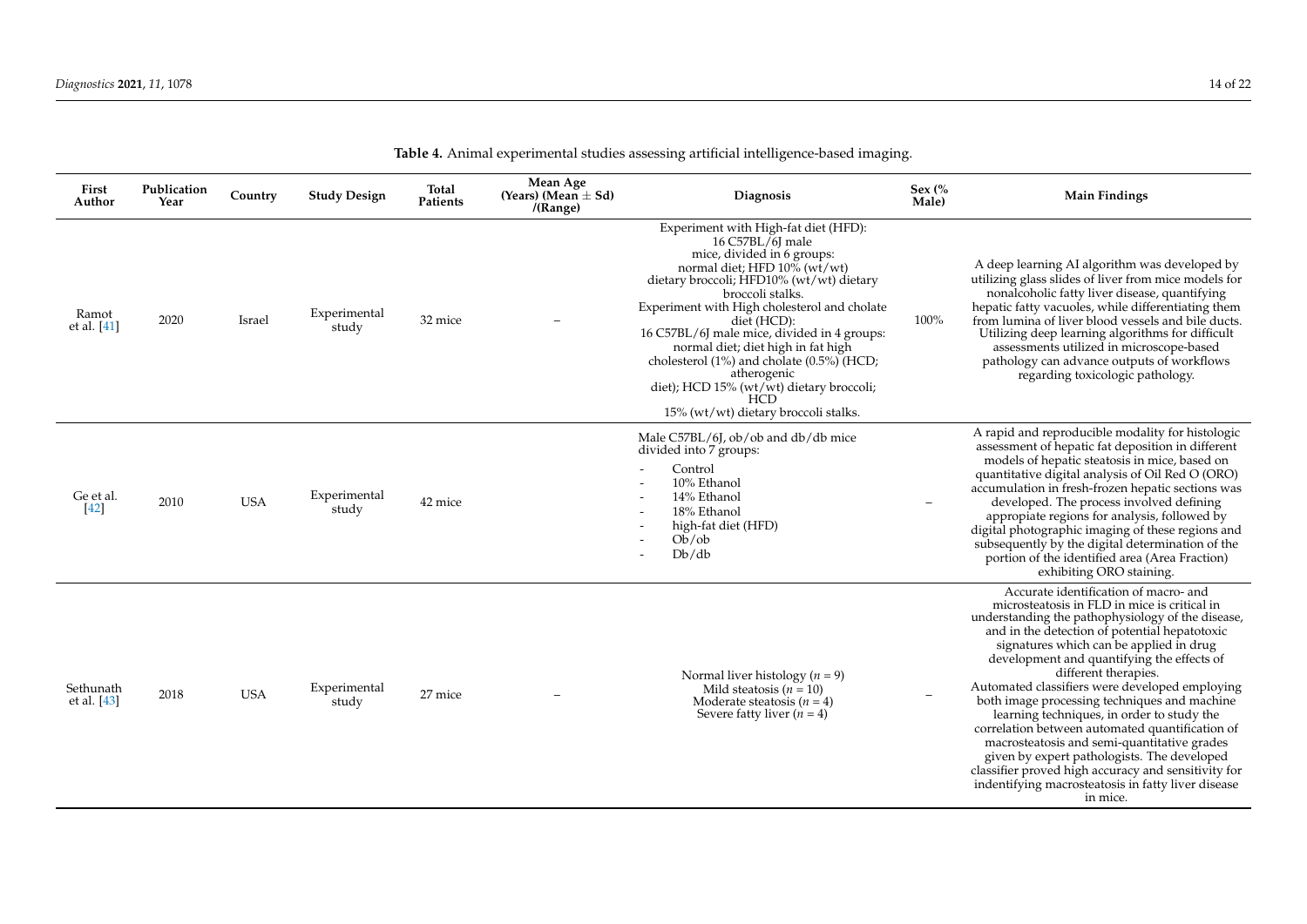A significant step forward was made by a new approach of NAFLD diagnosis using multiphoton imaging, digital three-dimensional reconstructions, and computational simulations, concerning the creation of a spatially-resolved geometrical model describing the structure of the liver, with the purpose of precise analysis of evolutive stages of fatty liver disease [\[36\]](#page-21-17). The study protocol provided new perspectives for the identification of multi-parametric cellular and tissue signatures in NAFLD pathophysiology and digital pathology. Several techniques were used for high-resolution reconstruction of sinusoidal networks, nuclei, lipid droplets, and hepatocytes from fluorescent image stacks of fixated liver tissue, tinted using fluorescent molecules of small size and specific antibodies [\[36\]](#page-21-17). In order to analyze nuclear texture, four essential features were measured: contrast, entropy, homogeneity (angular second moment), and local homogeneity (inverse difference moment) [\[36\]](#page-21-17).

3D spatially-resolved quantitative analysis of liver biopsy was reported to uncover new morphological features in NAFLD: specific in nuclear texture in pericentral hepatocytes; quantitative changes of lipid droplets size distribution; alterations of hepatocytes apical plasma membrane; pericentral hepatocytes alteration of dipeptidyl-peptidase-4 [\[36\]](#page-21-17).

Further, biliary fluid dynamic simulations made a statistically significant prediction of micro-cholestasis in parallel with elevated cholestasis blood tests [\[36\]](#page-21-17). The results of the study contribute to the expansion of high-definition medicine by introducing new concepts and histologic criteria in the process of automated NAFLD diagnosis [\[36\]](#page-21-17).

A study conducted by Vanderbeck et al. evaluated liver biopsy samples from 59 NAFLD patients [\[37\]](#page-21-18). Furthermore, automatic quantification of lobular inflammation and ballooning was introduced in new software that analyzed digital images of slides involving liver biopsy samples stained using hematoxylin and eosin [\[37\]](#page-21-18). The study demonstrated that the automated classifier detected and quantified macrosteatosis with a precision greater than or equal to 95%, demonstrating that the implementation of automated digital pathology diagnosis for NAFLD is feasible [\[37\]](#page-21-18). Teramoto et al. tested an automated system for the diagnosis and classification of NAFLD liver biopsy samples based on Matteoni classification [\[38\]](#page-21-19).

The system was depended on topological data analysis methodology in combination with linear machine learning techniques [\[38\]](#page-21-19). In the study were included 79 patients with NAFLD, and digital images of liver tissue samples, tinted with hematoxylin and eosin, were used to train the automated system [\[38\]](#page-21-19). An accuracy rate of  $> 90\%$  for differentiating between the two NAFLD groups was obtained (NASH and non-NASH, respectively), and the greatest AUC from ROC analysis reached 0.946 for the purpose of identifying NASH and NAFL2 (Matteoni type 2), utilizing both 0-dimensional and 1-dimensional persistence images [\[38\]](#page-21-19).

A study conducted by Gawrieh et al. aimed to develop automated software with the purpose of detection and quantification of hepatic fibrosis from liver biopsy samples obtained from NAFLD patients [\[39\]](#page-21-20).

A total of 987 observations of fibrosis characteristics were obtained by two expert pathologists and were further used to train and test the machine learning models to detect fibrosis [\[39\]](#page-21-20). The study reported a significant correlation between the artificial intelligence-based system and the human pathologist score of fibrosis stage: the models' calculated areas under the ROC were >90% for the purpose of detection of normal fibrosis and bridging fibrosis; 86.4% for portal fibrosis; 83.3% for pericellular fibrosis; 78.6% for periportal fibrosis [\[39\]](#page-21-20).

The authors concluded that the excellent accuracy of the artificial intelligence-based system permits an integrated automated tool for the quantification of hepatic fibrosis in clinical practice and also in clinical trials [\[39\]](#page-21-20).

Vanderbeck et al. conducted a study on 27 NAFLD patients and 20 healthy controls using supervised machine learning classifiers with the purpose of automatizing the classification of steatosis in NAFLD patients and other hepatic areas, which are colored in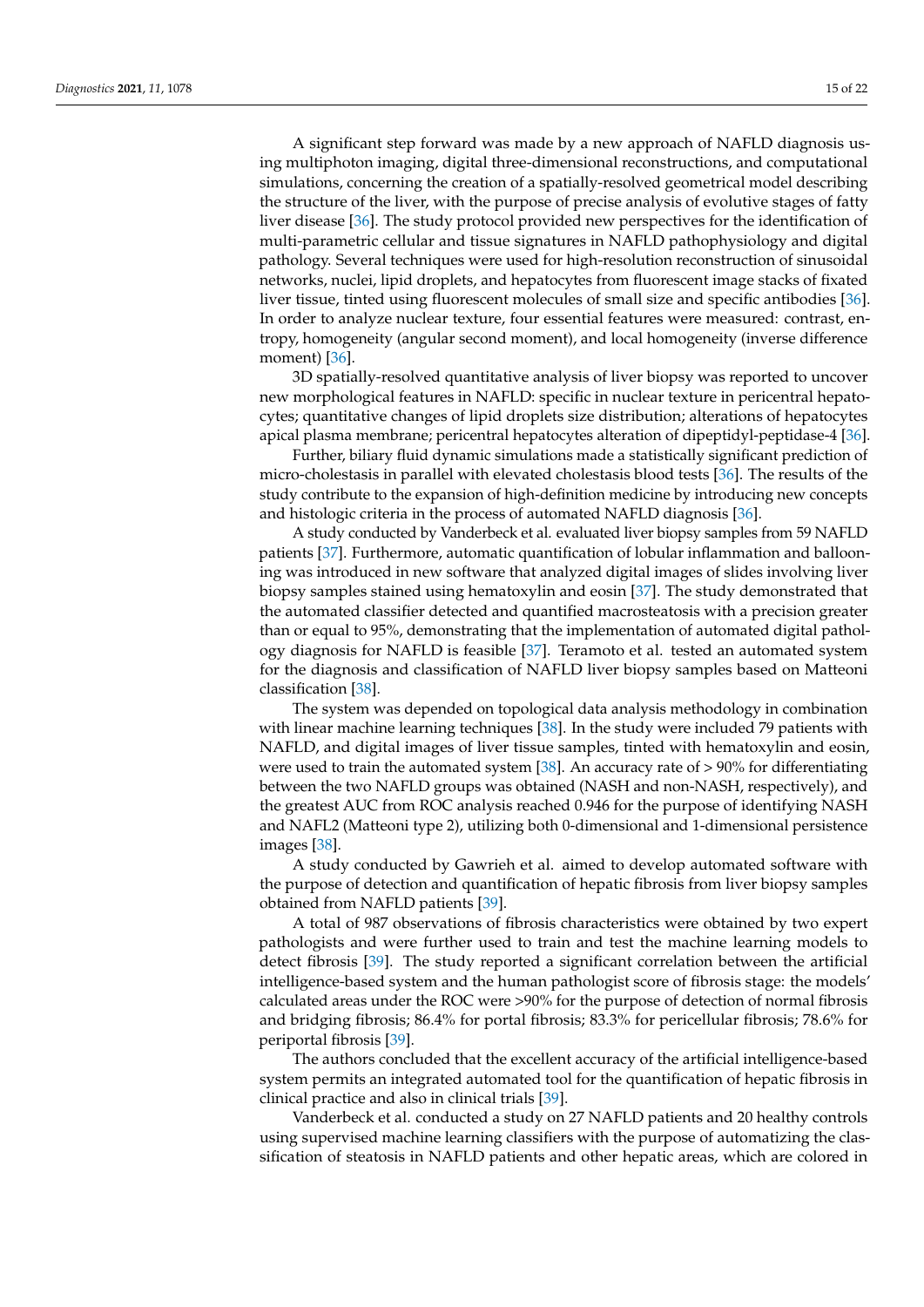white in images of hematoxylin and eosin-stained biopsy [\[40\]](#page-21-21). A percentage of 89% overall accuracy of the classification algorithm was demonstrated [\[40\]](#page-21-21).

Furthermore, macrosteatosis, bile ducts, portal veins, and sinusoids were precisely detected in >82% [\[40\]](#page-21-21). The high accuracy of automated identification and staging of steatosis obtained with this algorithm brings additional evidence for the feasibility of a complete automated diagnosis of NAFLD [\[40\]](#page-21-21).

In the last two decades, several studies using experimental animal models analyzed novel techniques of implementing an automated computerized system for the diagnosis and staging of NAFLD. Using a deep learning algorithm Ramot et al. analyzed glass slides of mice liver with NAFLD, comparing the manual semiquantitative microscope-based assessment with data output obtained from the artificial intelligence software [\[41\]](#page-21-22).

The algorithm diagnosed precisely the fatty vacuoles percentage, showing an important association ( $r = 0.87$ ,  $p < 0.01$ ) among the semiquantitative techniques performed by a human pathologist and automated diagnosis tools [\[41\]](#page-21-22). The authors concluded that the accuracy of the algorithm permits the use of the deep learning AI software in a wide range of applications in the future [\[41\]](#page-21-22).

On the other hand, GE et al. analyzed a modality for digital histologic assessment of hepatic fat deposition mouse [\[42\]](#page-21-23). The study's protocol described two phases: automated identification of digital images obtained from hepatic biopsy samples from mouse; automated diagnosis of the fraction of the identified area showing Oil Red O staining [\[42\]](#page-21-23). The automatization method was demonstrated to be rapid, with an average time per specimen of less than 3 min per, highly reproducible, and the area fraction was significantly associated with triglyceride deposition in the liver (*p* < 0.01) [\[42\]](#page-21-23). Further, Sethunath et al. analyzed the accuracy of machine learning modalities for diagnosing macro- and microsteatosis of fatty liver disease in murine models [\[43\]](#page-21-24). A fully automated diagnosis of steatosis was obtainable in murine liver biopsies images with outstanding accuracy [\[43\]](#page-21-24).

#### *3.3. NAFLD Diagnosis, Staging, and Risk Stratification Using Electronic Health Records*

Electronic health records (EHR) are a digital systematized collection of patients' electronically-stored health information hosted and shared through network-connected, enterprise-wide information systems [\[44\]](#page-21-25). We found seven articles analyzing the possibility of automated diagnosis, staging, and risk stratification of NAFLD based on EHR (Table [5\)](#page-17-0).

Using an algorithm based on natural language processing (NLP) to analyze unstructured data Van Vleck et al. evaluated the possibility NLP for the identification of NAFLD patients with and to further analyze patterns of disease progression [\[45\]](#page-21-26). The protocol of the study included 38,575 individuals, registered in the NLP system, which were enlisted in the Mount Sinai BioMe cohort. The NLP system was used to find NAFLD imagistic diagnosis in radiology reports that was not reported in parallel in clinical notes, and physician opinion of progression of NAFLD to NASH or liver cirrhosis was also automatically analyzed [\[45\]](#page-21-26). The results demonstrated that NLP had better results than previous automated selection tools and breakdowns of essential information that could have slowed or prevented later disease progression were automatically found by the software [\[45\]](#page-21-26).

Further, Corey et al. analyzed the possibility of an automated algorithm for NAFLD classification to be implemented in order to develop large-scale longitudinal cohorts [\[46\]](#page-21-27). The study reported that automated classification was better than other software's using only the ICD-9 data with an AUC of 0.85 against 0.75 ( $p < 0.0001$ ) [\[46\]](#page-21-27). The authors concluded that their method is simple to develop, easy to use, does not need individual training for the personal using the tool, and can be rapidly applied in order to create EHR cohorts of individuals with NAFLD [\[46\]](#page-21-27).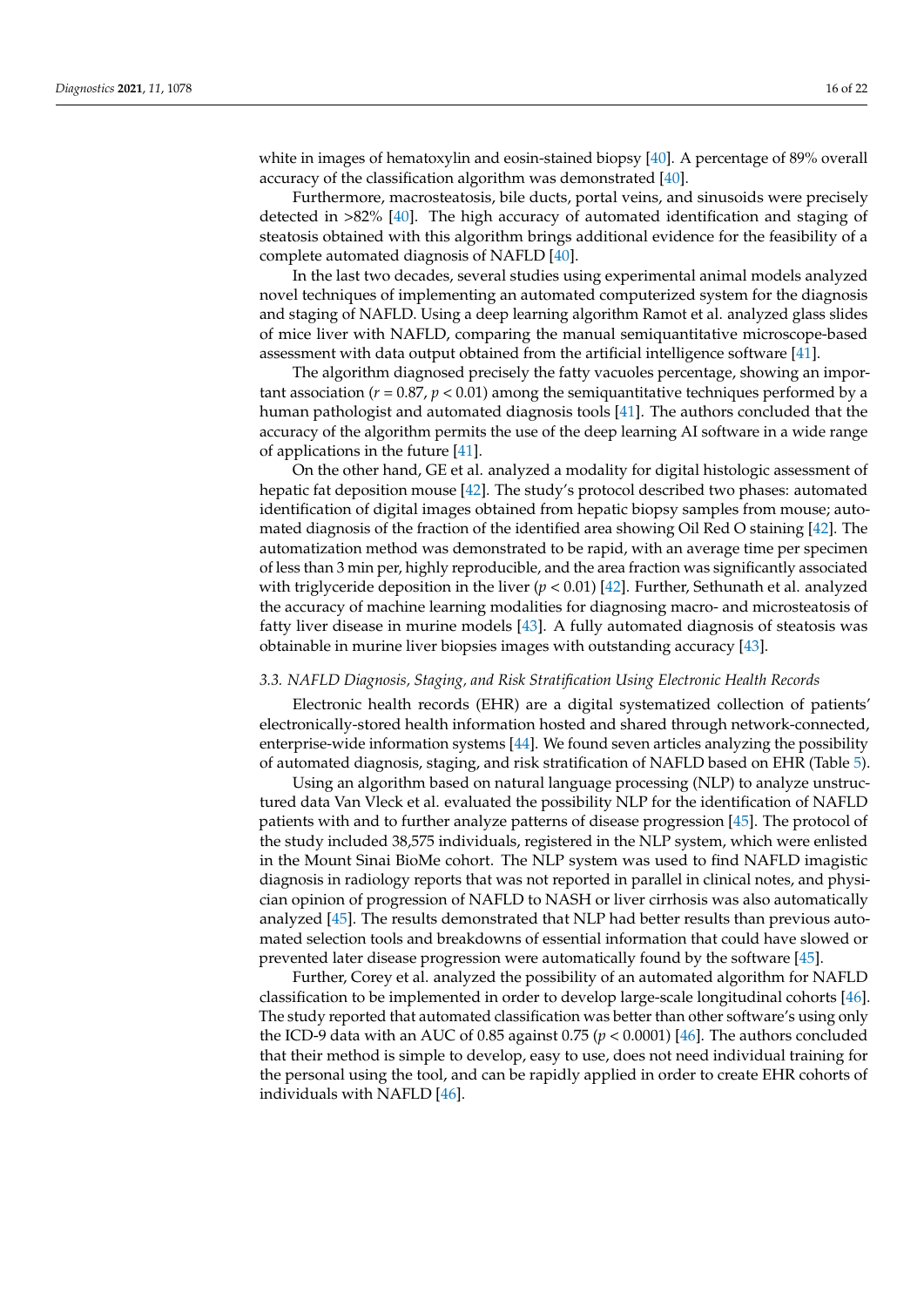| <b>First Author</b>      | Publication<br>Year | Country      | Study<br>Design                  | <b>Total</b><br>Patients | Mean Age<br>(Years) (Mean $\pm$ Sd)<br>/(Range) | Diagnosis                                                            | Sex $\frac{6}{6}$<br>Male) | <b>Main Findings</b>                                                                                                                                                                                                                                                                                                                                                                                                                                                                                                                   |
|--------------------------|---------------------|--------------|----------------------------------|--------------------------|-------------------------------------------------|----------------------------------------------------------------------|----------------------------|----------------------------------------------------------------------------------------------------------------------------------------------------------------------------------------------------------------------------------------------------------------------------------------------------------------------------------------------------------------------------------------------------------------------------------------------------------------------------------------------------------------------------------------|
| Van Vleck<br>et al. [45] | 2019                | <b>USA</b>   | Retrospective<br>cohort<br>study | 12,934                   | 59.8<br>59.5                                    | NAFLD subjects<br>$(n = 2281)$<br>Control subjects<br>$(n = 10,653)$ | 42%                        | The use of NLP (natural language processing)<br>algorithms to appropiately evaluate unstructured data<br>in EHR has been extensively documented. NLP-based<br>approaches were more detailed in defining NAFLD<br>within the EHR compared to ICD/text search-based<br>methods. NLP algorithms promoted better analysis of<br>knowledge flow between physician and allowed<br>identifying certain breakdowns that conducted to key<br>information misplacement, information that could have<br>been used in slowing disease progression. |
| Corey et al.<br>[46]     | 2016                | <b>USA</b>   | Retrospective<br>cohort<br>study | 620                      | 61.6(12.7)<br>58.7 (15.2)                       | NAFLD subjects<br>$(n = 444)$<br>Not NAFLD subjects<br>$(n = 176)$   | $44\%$<br>$46\%$           | The NAFLD classification algorithm designed within<br>the electronic medical record (EMR) for establisment of<br>longitudinal large-scale cohorts was better than ICD-9<br>billing data by itself. This method proved simple to<br>establish and use through various institutions.                                                                                                                                                                                                                                                     |
| Yip et al. [47]          | 2017                | Hong<br>Kong | Retrospective<br>cohort<br>study | 922                      | $50.7 \pm 9.5$<br>$47.0 \pm 10.8$               | NAFLD subjects<br>$(n = 264)$<br>Healthy subjects<br>$(n = 658)$     | 54.2%<br>37.4%             | Six factors (ALT, HDL-C, triglyceride, HbA1c, white<br>blood cell count, and hypertension) were included in a<br>machine learning model based on laboratory parameter<br>values, in order to identify NAFLD in the general<br>population. The NAFLD ridge score was demonstrated<br>to be a simple modality that can be compared to current<br>NAFLD scores currently used in epidemiological<br>studies to exclude patients with NAFLD                                                                                                |
| Perveen et al.<br>[48]   | 2018                | Canada       | Retrospective<br>cohort<br>study | 40,637                   | $61.2 \pm 14.2$                                 | NAFLD subjects                                                       | 40%                        | A decision tree-based method was proposed for<br>risk-assessment related to NAFLD development and<br>progression in the Canadian population. The method<br>used electronic medical eecords by analyzing the<br>presence of risk factors for NAFLD. Using the proposed<br>application linked to the everyday medical checkup is<br>likely to aid physicians in performing more informed<br>decisions about their patients' management with<br>NAFLD, while reducing healthcare spending.                                                |

**Table 5.** Studies assessing artificial intelligence-based technologies on electronic health records.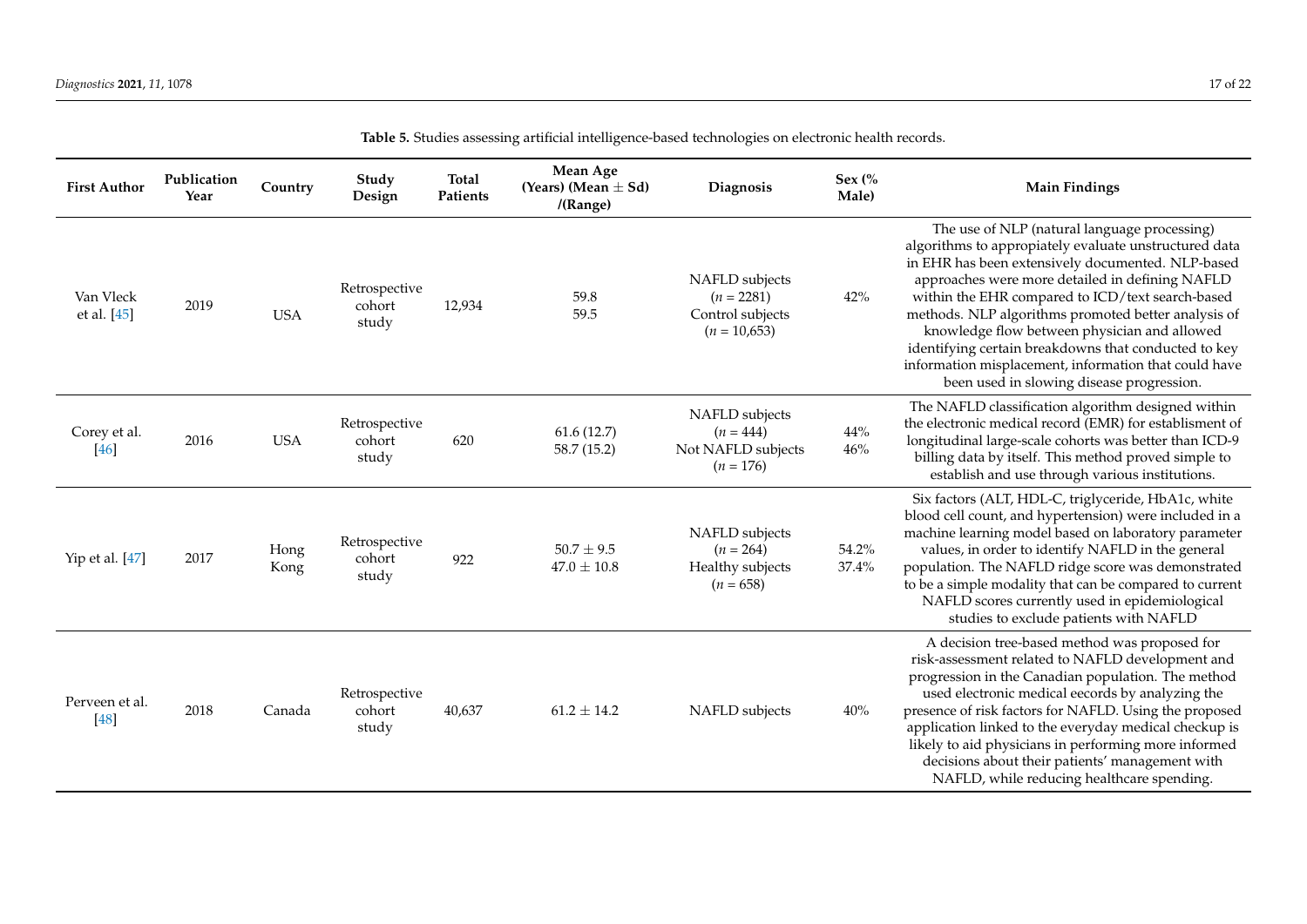<span id="page-17-0"></span>

| Table 5. Cont.           |                     |                                            |                                  |                   |                                                 |                                                                                                             |                            |                                                                                                                                                                                                                                                                                                                                                                                                                                 |
|--------------------------|---------------------|--------------------------------------------|----------------------------------|-------------------|-------------------------------------------------|-------------------------------------------------------------------------------------------------------------|----------------------------|---------------------------------------------------------------------------------------------------------------------------------------------------------------------------------------------------------------------------------------------------------------------------------------------------------------------------------------------------------------------------------------------------------------------------------|
| <b>First Author</b>      | Publication<br>Year | Country                                    | Study<br>Design                  | Total<br>Patients | Mean Age<br>(Years) (Mean $\pm$ Sd)<br>/(Range) | Diagnosis                                                                                                   | Sex $\frac{6}{6}$<br>Male) | <b>Main Findings</b>                                                                                                                                                                                                                                                                                                                                                                                                            |
| Katsiki et al.<br>$[49]$ | 2019                | Greece,<br>Italy, and<br>United<br>Kingdom | Editorial                        |                   |                                                 |                                                                                                             |                            | Using lipidomic and metabolomic methods can<br>contribute as diagnostic biomarkers because NAFLD is<br>a metabolic disease. A pilot case-control study reported<br>the benefits of utilizing non-invasive methods based on<br>omics and supervised machine learning for diagnosing<br>and treating NAFLD. These models may serve as a<br>useful, non-invasive model, representing an attractive<br>alternative to liver biopsy. |
| Islam et al.<br>$[50]$   | 2018                | Taiwan                                     | Case-<br>control<br>study        | 994               | $62.1 \pm 12.55$<br>$62.07 \pm 13.52$           | Fatty liver subjects<br>$(n = 593)$<br>Non-fatty liver<br>subjects ( $n = 401$ )                            | 46.37%                     | The study reports that machine learning models,<br>especially logistic regression model are associated with<br>an improved accuracy in predicting FLD, based on data<br>found in electronic medical records and could be able to<br>be an essential tool for clinical decision making.                                                                                                                                          |
| Fialoke et al.<br>$[51]$ | 2018                | <b>USA</b>                                 | Retrospective<br>cohort<br>study | 108.139           | 57.60 (13.43)<br>61.36 (18.34)<br>61.36 (18.34) | NASH subjects<br>$(n = 17,359)$<br>Healthy subjects<br>$(n = 17,590)$<br>Healthy subjects<br>$(n = 17,590)$ | 41.22<br>40.17<br>39.65    | Longitudinal statistical properties of lab-based<br>parameters (e.g., mean of all ALT values) were used to<br>create supervised a machine learning model trained on<br>NASH and healthy patients. The proposed model<br>performed better than most of the non-invasive<br>techniques currently in practice for diagnosing NASH.                                                                                                 |

**Table 5.** *Cont*.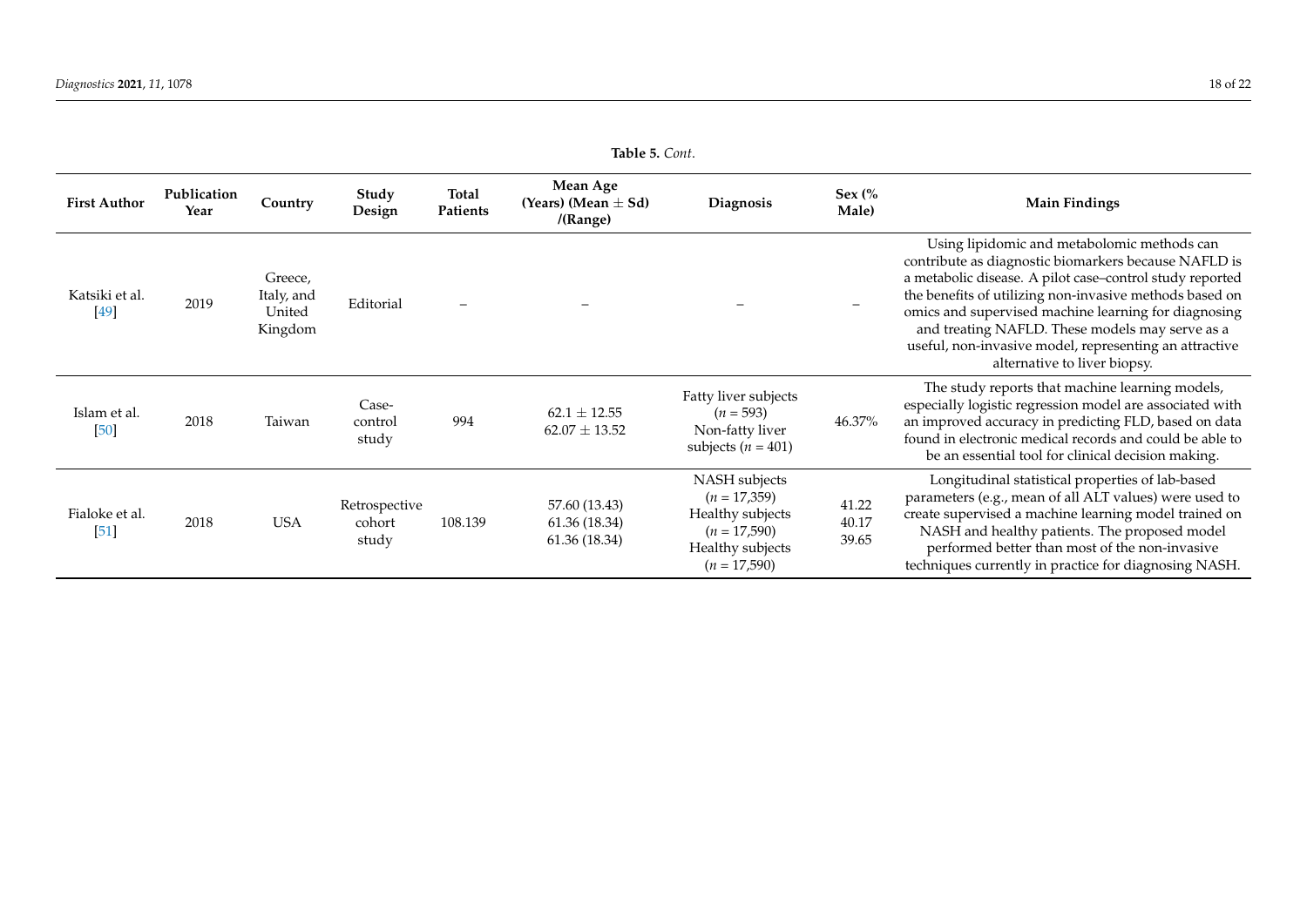In order to analyze and validate a machine learning method for an automated diagnosis of NAFLD, Yip et al. evaluated 922 individuals from a population-based screening study where the diagnosis of NAFLD was performed using proton-magnetic resonance spectroscopy [\[47\]](#page-21-35). The study protocol provided 23 routine clinical and laboratory parameters, including high-density lipoprotein cholesterol (HDL-C), triglyceride, alanine aminotransferase (ALT), hemoglobin A1c (HbA1c), white blood cell count, and presence of increased blood pressure [\[47\]](#page-21-35). NAFLD ridge score presented an area under the ROC curve of 0.87 (95% confidence interval, 0.83–0.90) and 0.88 (0.84–0.91) in the training and validation groups, and attained a sensitivity of 92% (86%–96%) and specificity of 90% (86%–93%) [\[47\]](#page-21-35).

Perveen et al. evaluated a decision tree based method for NAFLD risk stratification using EHR [\[48\]](#page-21-36). The results confirmed that the algorithm is an accurate tool for physicians in their initiative for automated risk management of NAFLD patients using risk factors and specific clinical parameters, which are not direct indicators of NAFLD [\[48\]](#page-21-36).

Katsiki et al. used machine learning techniques in a study on 31 NAFLD patients diagnosed on the histopathologic exam and 49 healthy controls in order to find an automated diagnosis alternative to biopsy, using the serum level of lipids, glycans, and other biochemical parameters [\[49\]](#page-21-37). Following the study protocol, the identification of 365 lipids, 61 glycans, and 23 fatty acids was performed using liquid chromatography mass spectrometry (LC-MS), where 10 lipid species had the power for a precise diagnosis of liver fibrosis with a 98% accuracy [\[49\]](#page-21-37). The conclusion was that the automated method of NAFLD and liver fibrosis diagnosis based on novel algorithmic models utilizing lipids, hormones, and glycans is a feasible alternative for liver biopsy or hepatic imaging [\[49\]](#page-21-37).

A prediction model using machine learning algorithms was evaluated by Islam et al. on 994 patients with chronic liver disease [\[50\]](#page-21-38). The study protocol provided random forest (RF), SVM, artificial neural network (ANN), and logistic regression (LR) as prediction techniques for NAFLD [\[50\]](#page-21-38). The results demonstrated that the logistic regression method demonstrated the best accuracy of 76.3%, sensitivity of 74.1%, and specificity of 64.9% using EHR, compared with the other techniques that were used [\[50\]](#page-21-38). Further, Fialoke et al. used the EHC from Optum Analytics in order to evaluate an automated system prediction of NASH in NAFLD patients [\[51\]](#page-21-39).

Alanine aminotransferase, aspartate aminotransferase, platelet counts, and type 2 diabetes status were analyzed by the automated software [\[51\]](#page-21-39). This study reported that cross-validated AUROC of various models ranged from 83–88%, making the method an accurate tool for clinicians and helping them in raising awareness on the upcoming evolution of NAFLD and further starting a tailored treatment scheme [\[51\]](#page-21-39).

#### **4. Discussion**

Although the first studies about methods of an automated NAFLD diagnosis were published more than a decade ago, to our current knowledge, this is the first systematic review to evaluate the implementation of a complete automated NAFLD diagnosis, staging, and risk stratification using the available artificial intelligence-based software. Furthermore, in comparison with other reviews, we analyzed not only the imagistic methods but also the digital pathology methods and an EHC-based NAFLD diagnosis.

All the studies included in this systematic review show that their method is accurate, and it can be implemented in clinical practice and, also, in clinical trials. Although the excellent progress, the process of implementation in clinical practice is slow due to the lack of visibility of the studies and the skepticism of clinical personnel in the overall process of digitalization and automatization. Considering the unexpected effects of the 2020 COVID-19 crisis on the 3rd decade of the 21st century, which imply a comprehensive shortage of healthcare staff, including radiology, internal medicine, gastroenterology, general practitioners, and pathology specialists transferred in more urgent positions, a rapid implementation of an automated diagnosis software for chronic hepatic disorders is needed.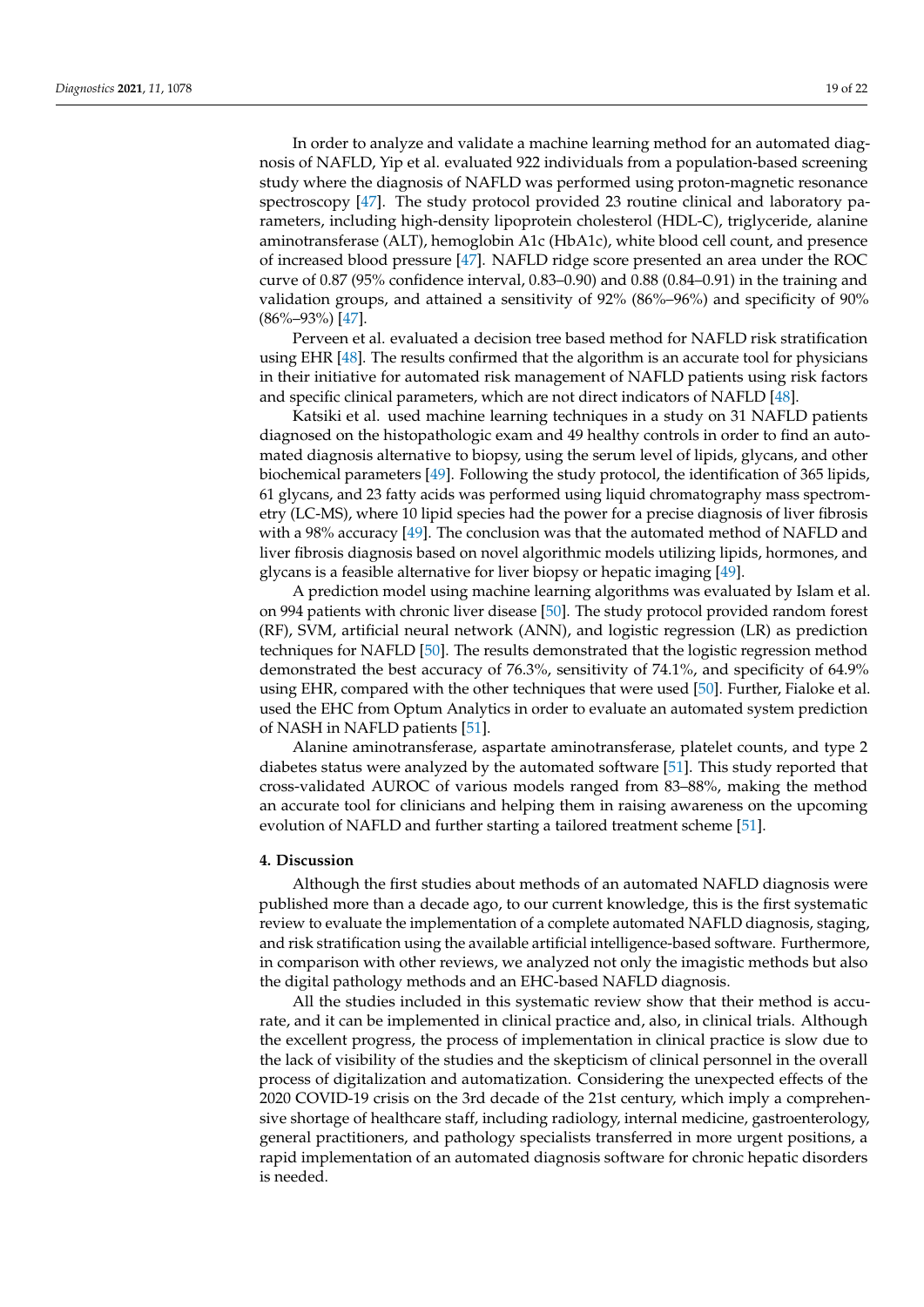Because the expectation for a high precision medicine is rising, but at the same time, the reimbursements are dropping worldwide as a consequence of limited funds for healthcare providers, the transition from traditional pathology to digital pathology is a mandatory step forward. Our search identified sufficient data demonstrating that a digital pathology diagnosis and staging is now possible for NAFLD patients.

Furthermore, lockdown laws, social distancing, and the lack of personal protective equipment are forcing the healthcare staff and, also, the non-critical patients to avoid hospitals and to try to obtain an online telemedicine platform consultation.

The COVID-19 pandemic lockdowns are setting a new global artificial intelligence rush that accelerates all implementation attempts of an automated diagnosis in chronic, non-urgent disorders, including NAFLD. If initially, AI was reserved for simple operations, at present, the AI approach is expanding into areas that were previously thought to be exceedingly complicated for computer software and was thought to be managed by exclusively human experts.

Future testing and validation of the available automated NAFLD diagnosis methods depend on international collaboration and on a confident attitude of major healthcare corporations in adopting promising technologies.

Our systematic review has several limitations, which should be further discussed. The best method for NAFLD diagnosis is the histopathological examination, which is the current gold standard. Unfortunately, a considerable percent of the studies included in this review used common imagistic methods, which could overestimate the diagnosis of NAFLD. Another limitation of our systematic review is the insufficient studies about the EHR-based diagnosis of NAFLD, only seven studies. Our search included only studies about completely automated methods exclusively for NAFLD diagnosis, staging, and risk stratification; we excluded studies analyzing automated interpretation of abdominal imaging using ultrasound, CT, or MRI.

The metabolic-dysfunction-associated fatty liver disease (MAFLD) is a recently defined concept and was previously named NAFLD. MAFLD diagnosis criteria include hepatic steatosis, overweight/obesity, type 2 diabetes mellitus, or confirmed metabolic risk abnormalities. Unfortunately, current literature presents limited evidence about automated MAFLD diagnosis, and the vast majority of studies use the previous term.

#### **5. Conclusions**

We found significant evidence demonstrating that implementing a complete automated system for NAFLD diagnosis, staging, and risk stratification is currently possible, considering the accuracy, sensibility, and specificity of available AI-based tools.

**Author Contributions:** Conceptualization, S.L.P. and D.L.D.; methodology, S.L.P. and D.L.D.; software, S.L.P. and P.C.; validation, D.L.D.; formal analysis, S.L.P., A.I., P.C., and D.L.D.; investigation, S.L.P.; resources, S.L.P.; data curation, S.L.P. and A.I.; writing—original draft preparation, S.L.P. and G.C.; writing—review and editing, A.I., P.C., M.C., G.C., L.D. and D.L.D.; visualization, D.L.D.; supervision, D.L.D.; project administration, S.L.P. and D.L.D.; All authors have read and agreed to the published version of the manuscript.

**Funding:** This research received no external funding.

**Institutional Review Board Statement:** Not applicable.

**Informed Consent Statement:** Not applicable.

**Conflicts of Interest:** The authors declare no conflict of interest.

#### **References**

- <span id="page-19-0"></span>1. Sporea, I.; Popescu, A.; Dumitrascu, D.; Brisc, C.; Nedelcu, L.; Trifan, A.; Gheorghe, L.; Fierbinteanu Braticevici, C. Nonalcoholic Fatty Liver Disease: Status Quo. *J. Gastrointestin. Liver Dis.* **2018**, *27*, 439–448. [\[PubMed\]](http://www.ncbi.nlm.nih.gov/pubmed/30574627)
- <span id="page-19-1"></span>2. Sporea, I.; Sirli, R. Nonalcoholic Fatty Liver Disease and the Need for Action. *J. Gastrointestin. Liver Dis.* **2020**, *29*, 139–141. [\[CrossRef\]](http://doi.org/10.15403/jgld-1463) [\[PubMed\]](http://www.ncbi.nlm.nih.gov/pubmed/32530977)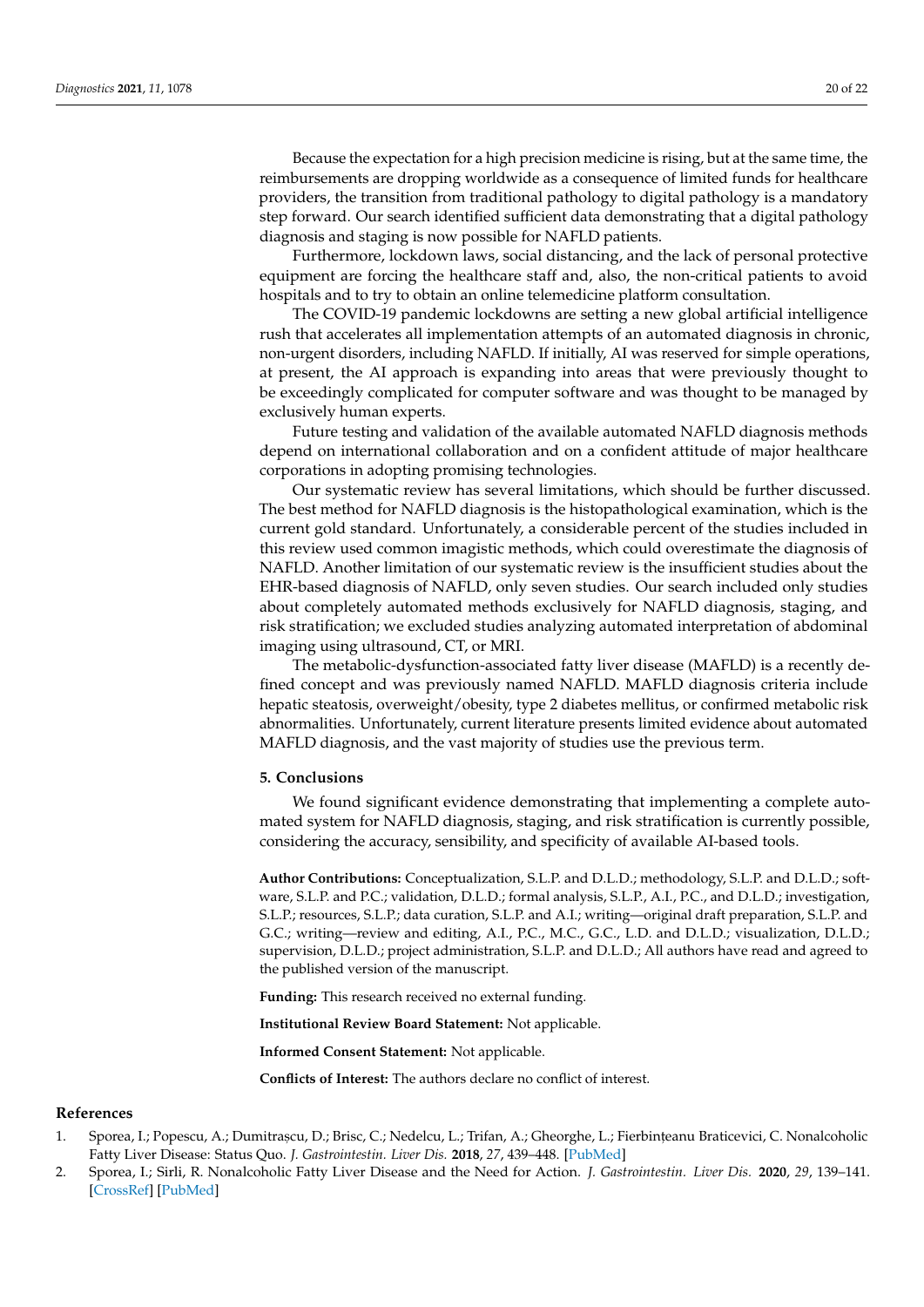- <span id="page-20-16"></span><span id="page-20-9"></span><span id="page-20-0"></span>3. Cobbina, E.; Akhlaghi, F. Non-alcoholic fatty liver disease (NAFLD) - pathogenesis, classification, and effect on drug metabolizing enzymes and transporters. *Drug Metab. Rev.* **2017**, *49*, 197–211. [\[CrossRef\]](http://doi.org/10.1080/03602532.2017.1293683) [\[PubMed\]](http://www.ncbi.nlm.nih.gov/pubmed/28303724)
- <span id="page-20-10"></span><span id="page-20-2"></span>4. Bellentani, S. The epidemiology of non-alcoholic fatty liver disease. *Liver Int.* **2017**, *37* (Suppl 1), 81–84. [\[CrossRef\]](http://doi.org/10.1111/liv.13299)
- 5. Byrne, C.D.; Targher, G. NAFLD: A multisystem disease. *J. Hepatol.* **2015**, *62*, S47–S64. [\[CrossRef\]](http://doi.org/10.1016/j.jhep.2014.12.012)
- <span id="page-20-1"></span>6. Calzadilla Bertot, L.; Adams, L.A. The Natural Course of Non-Alcoholic Fatty Liver Disease. *Int. J. Mol. Sci.* **2016**, *17*, 774. [\[CrossRef\]](http://doi.org/10.3390/ijms17050774)
- <span id="page-20-11"></span><span id="page-20-3"></span>7. Hosny, A.; Parmar, C.; Quackenbush, J.; Schwartz, L.H.; Aerts, H.J.W.L. Artificial intelligence in radiology. *Nat. Rev. Cancer* **2018**, *18*, 500–510. [\[CrossRef\]](http://doi.org/10.1038/s41568-018-0016-5)
- <span id="page-20-12"></span>8. Litjens, G.; Kooi, T.; Bejnordi, B.E.; Setio, A.A.A.; Ciompi, F.; Ghafoorian, M.; van der Laak, J.A.W.M.; van Ginneken, B.; Sánchez, C.I. A survey on deep learning in medical image analysis. *Med. Image Anal.* **2017**, *42*, 60–88. [\[CrossRef\]](http://doi.org/10.1016/j.media.2017.07.005)
- <span id="page-20-13"></span>9. Shen, D.; Wu, G.; Suk, H.-I. Deep Learning in Medical Image Analysis. *Annu. Rev. Biomed. Eng.* **2017**, *19*, 221–248. [\[CrossRef\]](http://doi.org/10.1146/annurev-bioeng-071516-044442)
- 10. Choi, R.Y.; Coyner, A.S.; Kalpathy-Cramer, J.; Chiang, M.F.; Campbell, J.P. Introduction to Machine Learning, Neural Networks, and Deep Learning. *Transl. Vis. Sci. Technol.* **2020**, *9*, 14.
- <span id="page-20-14"></span><span id="page-20-4"></span>11. Jones, L.D.; Golan, D.; Hanna, S.A.; Ramachandran, M. Artificial intelligence, machine learning and the evolution of healthcare: A bright future or cause for concern? *Bone Joint Res.* **2018**, *7*, 223–225. [\[CrossRef\]](http://doi.org/10.1302/2046-3758.73.BJR-2017-0147.R1)
- <span id="page-20-15"></span>12. Bhattad, P.B.; Jain, V. Artificial Intelligence in Modern Medicine—The Evolving Necessity of the Present and Role in Transforming the Future of Medical Care. *Cureus* **2020**, *12*, e8041. [\[CrossRef\]](http://doi.org/10.7759/cureus.8041)
- <span id="page-20-17"></span><span id="page-20-5"></span>13. Reyes, M.; Meier, R.; Pereira, S.; Silva, C.A.; Dahlweid, F.-M.; von Tengg-Kobligk, H.; Summers, R.M.; Wiest, R. On the Interpretability of Artificial Intelligence in Radiology: Challenges and Opportunities. *Radiol. Artif. Intell.* **2020**, *2*, e190043. [\[CrossRef\]](http://doi.org/10.1148/ryai.2020190043)
- <span id="page-20-18"></span><span id="page-20-6"></span>14. Mihăilescu, D.M.; Gui, V.; Toma, C.I.; Popescu, A.; Sporea, I. Computer aided diagnosis method for steatosis rating in ultrasound images using random forests. *Med. Ultrason.* **2013**, *15*, 184–190. [\[CrossRef\]](http://doi.org/10.11152/mu.2013.2066.153.dmm1vg2)
- <span id="page-20-19"></span><span id="page-20-7"></span>15. Cao, W.; An, X.; Cong, L.; Lyu, C.; Zhou, Q.; Guo, R. Application of Deep Learning in Quantitative Analysis of 2-Dimensional Ultrasound Imaging of Nonalcoholic Fatty Liver Disease. *J. Ultrasound Med.* **2020**, *39*, 51–59. [\[CrossRef\]](http://doi.org/10.1002/jum.15070)
- <span id="page-20-20"></span><span id="page-20-8"></span>16. Acharya, U.R.; Raghavendra, U.; Fujita, H.; Hagiwara, Y.; Koh, J.E.; Jen Hong, T.; Sudarshan, V.K.; Vijayananthan, A.; Yeong, C.H.; Gudigar, A.; et al. Automated characterization of fatty liver disease and cirrhosis using curvelet transform and entropy features extracted from ultrasound images. *Comput. Biol. Med.* **2016**, *79*, 250–258. [\[CrossRef\]](http://doi.org/10.1016/j.compbiomed.2016.10.022)
- <span id="page-20-24"></span><span id="page-20-21"></span>17. Biswas, M.; Kuppili, V.; Edla, D.R.; Suri, H.S.; Saba, L.; Marinhoe, R.T.; Sanches, J.M.; Suri, J.S. Symtosis: A liver ultrasound tissue characterization and risk stratification in optimized deep learning paradigm. *Comput. Methods Programs Biomed.* **2018**, *155*, 165–177. [\[CrossRef\]](http://doi.org/10.1016/j.cmpb.2017.12.016)
- <span id="page-20-25"></span><span id="page-20-22"></span>18. Ribeiro, R.T.; Marinho, R.T.; Sanches, J.M. An ultrasound-based computer-aided diagnosis tool for steatosis detection. *IEEE J. Biomed. Heal. Inform.* **2014**, *18*, 1397–1403. [\[CrossRef\]](http://doi.org/10.1109/JBHI.2013.2284785)
- <span id="page-20-26"></span><span id="page-20-23"></span>19. Kuppili, V.; Biswas, M.; Sreekumar, A.; Suri, H.S.; Saba, L.; Edla, D.R.; Marinho, R.T.; Sanches, J.M.; Suri, J.S. Extreme Learning Machine Framework for Risk Stratification of Fatty Liver Disease Using Ultrasound Tissue Characterization. *J. Med. Syst.* **2017**, *41*, 152. [\[CrossRef\]](http://doi.org/10.1007/s10916-017-0797-1)
- <span id="page-20-37"></span><span id="page-20-27"></span>20. Nagy, G.; Munteanu, M.; Gordan, M.; Chira, R.; Iancu, M.; Crisan, D.; Mircea, P.A. Computerized ultrasound image analysis for noninvasive evaluation of hepatic steatosis. *Med. Ultrason.* **2015**, *17*, 431–436.
- <span id="page-20-28"></span>21. Subramanya, M.B.; Kumar, V.; Mukherjee, S.; Saini, M. A CAD system for B-mode fatty liver ultrasound images using texture features. *J. Med. Eng. Technol.* **2015**, *39*, 123–130. [\[CrossRef\]](http://doi.org/10.3109/03091902.2014.990160)
- <span id="page-20-29"></span>22. Han, A.; Byra, M.; Heba, E.; Andre, M.P.; Erdman, J.W.; Loomba, R.; Sirlin, C.B.; O'Brien, W.D. Noninvasive Diagnosis of Nonalcoholic Fatty Liver Disease and Quantification of Liver Fat with Radiofrequency Ultrasound Data Using One-dimensional Convolutional Neural Networks. *Radiology* **2020**, *295*, 342–350. [\[CrossRef\]](http://doi.org/10.1148/radiol.2020191160)
- <span id="page-20-30"></span>23. Graffy, P.M.; Sandfort, V.; Summers, R.M.; Pickhardt, P.J. Automated Liver Fat Quantification at Nonenhanced Abdominal CT for Population-based Steatosis Assessment. *Radiology* **2019**, *293*, 334–342. [\[CrossRef\]](http://doi.org/10.1148/radiol.2019190512)
- <span id="page-20-31"></span>24. Jirapatnakul, A.; Reeves, A.P.; Lewis, S.; Chen, X.; Ma, T.; Yip, R.; Chin, X.; Liu, S.; Perumalswami, P.V.; Yankelevitz, D.F.; et al. Automated measurement of liver attenuation to identify moderate-to-severe hepatic steatosis from chest CT scans. *Eur. J. Radiol.* **2020**, *122*, 108723. [\[CrossRef\]](http://doi.org/10.1016/j.ejrad.2019.108723)
- <span id="page-20-32"></span>25. Huo, Y.; Terry, J.G.; Wang, J.; Nair, S.; Lasko, T.A.; Freedman, B.I.; Carr, J.J.; Landman, B.A. Fully automatic liver attenuation estimation combing CNN segmentation and morphological operations. *Med. Phys.* **2019**, *46*, 3508–3519. [\[CrossRef\]](http://doi.org/10.1002/mp.13675)
- <span id="page-20-33"></span>26. De Rudder, M.; Bouzin, C.; Nachit, M.; Louvegny, H.; Vande Velde, G.; Julé, Y.; Leclercq, I.A. Automated computerized image analysis for the user-independent evaluation of disease severity in preclinical models of NAFLD/NASH. *Lab. Investig.* **2020**, *100*, 147–160. [\[CrossRef\]](http://doi.org/10.1038/s41374-019-0315-9)
- <span id="page-20-34"></span>27. Starke, A.; Haudum, A.; Weijers, G.; Herzog, K.; Wohlsein, P.; Beyerbach, M.; de Korte, C.L.; Thijssen, J.M.; Rehage, J. Noninvasive detection of hepatic lipidosis in dairy cows with calibrated ultrasonographic image analysis. *J. Dairy Sci.* **2010**, *93*, 2952–2965. [\[CrossRef\]](http://doi.org/10.3168/jds.2009-2684)
- <span id="page-20-35"></span>28. Acorda, J.A.; Yamada, H.; Ghamsari, S.M. Comparative evaluation of fatty infiltration of the liver in dairy cattle by using blood and serum analysis, ultrasonography, and digital analysis. *Vet. Q.* **1995**, *17*, 12–14. [\[CrossRef\]](http://doi.org/10.1080/01652176.1995.9694522)
- <span id="page-20-36"></span>29. Griffin, J.; Treanor, D. Digital pathology in clinical use: Where are we now and what is holding us back? *Histopathology* **2017**, *70*, 134–145. [\[CrossRef\]](http://doi.org/10.1111/his.12993)